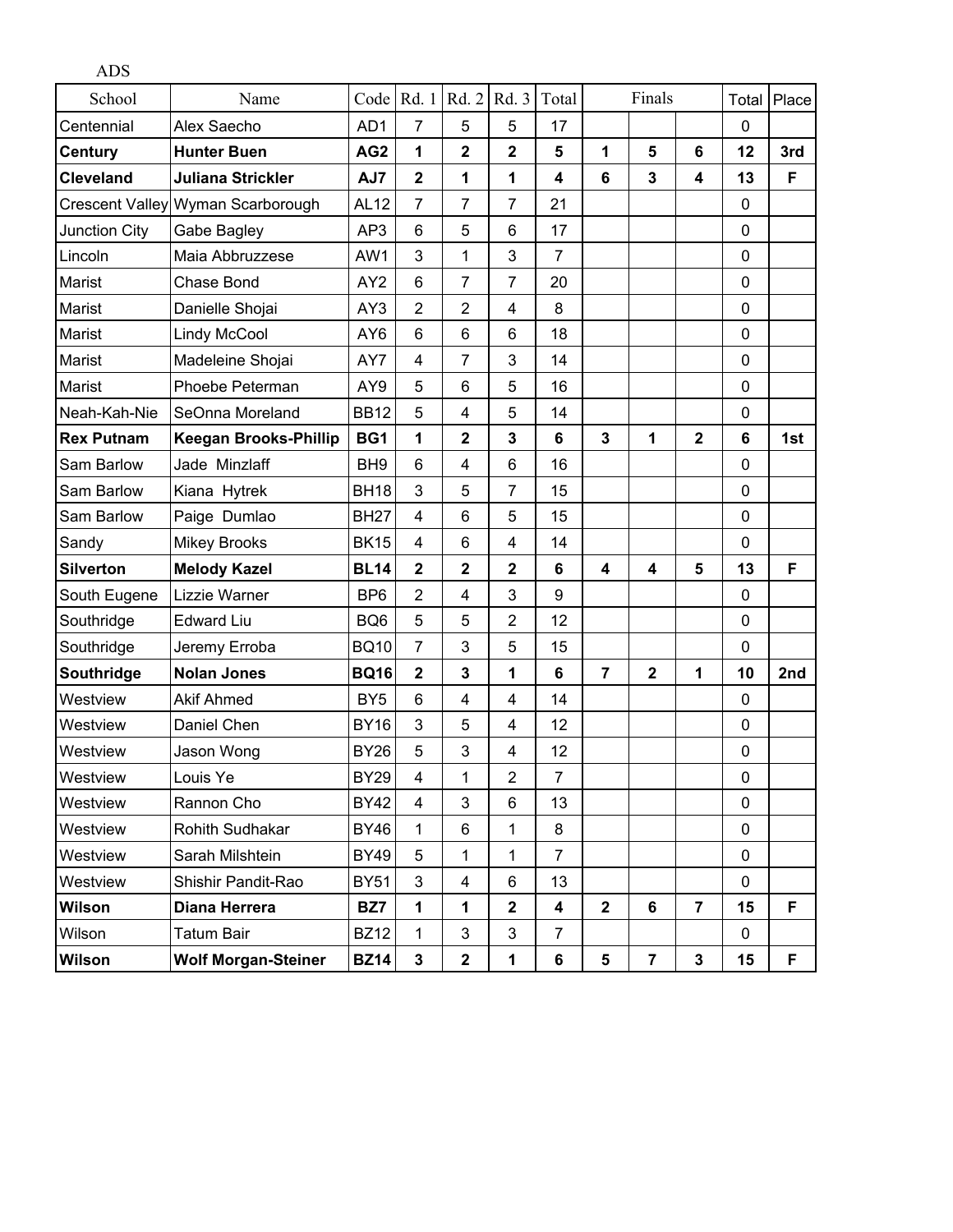| DI                            |                                     |                 |              |              |              |       |              |              |              |             |       |
|-------------------------------|-------------------------------------|-----------------|--------------|--------------|--------------|-------|--------------|--------------|--------------|-------------|-------|
| School                        | Name                                | Code            | Rd. 1        | Rd. 2        | Rd. 3        | Total |              | Finals       |              | Total       | Place |
| La Salle                      | Anna Sandstrom                      | AQ2             | 4            | 6            | 6            | 16    |              |              |              | 0           |       |
| <b>McMinnville Allie Pope</b> |                                     | AZ <sub>2</sub> | $\mathbf{2}$ | 5            | $\mathbf{2}$ | 9     | 1            | 1            | 1            | 3           | 1st   |
|                               | <b>McMinnville Caleb Landis</b>     | AZ6             | 4            | 1            | 1            | 6     | $\mathbf{2}$ | $\mathbf{2}$ | 5            | 9           | 2nd   |
|                               | <b>McMinnville Hope Smothers</b>    | <b>AZ10</b>     | $\mathbf{2}$ | $\mathbf{2}$ | 1            | 5     | 4            | 4            | 4            | 12          | F     |
|                               | <b>McMinnville Lauren Armstrong</b> | AZ13            | 1            | $\mathbf{2}$ | 5            | 8     | 5            | 6            | 6            | 17          | F     |
| Sam Barlow Ali Card           |                                     | BH <sub>1</sub> | 5            | 4            | $\mathbf{2}$ | 11    | 6            | 3            | 3            | 12          | F     |
| Sam Barlow                    | <b>Taylor Schantzen</b>             | <b>BH32</b>     | 7            | 7            | 7            | 21    |              |              |              | $\mathbf 0$ |       |
|                               | South Albany Sadie Efraimson        | BN <sub>6</sub> | 3            | 4            | 7            | 14    |              |              |              | 0           |       |
| Southridge                    | Jenny Li                            | BQ <sub>9</sub> | 5            | 5            | 5            | 15    |              |              |              | 0           |       |
|                               | West Albany Sean French-Byrne       | BX6             | 6            | 1            | 3            | 10    | 7            | 7            | 7            | 21          | F     |
| Westview                      | Meher Chand                         | <b>BY32</b>     | 7            | 6            | 6            | 19    |              |              |              | 0           |       |
| Westview                      | <b>Michelle Bonilla</b>             | <b>BY33</b>     | 1            | 3            | 4            | 8     | 3            | 5            | $\mathbf{2}$ | 10          | 3rd   |
| Westview                      | Neha Mishra                         | <b>BY35</b>     | 3            | 7            | 4            | 14    |              |              |              | $\Omega$    |       |
| Wilson                        | Adelaide Beeman-Whit                | BZ <sub>1</sub> | 6            | 3            | 3            | 12    |              |              |              | 0           |       |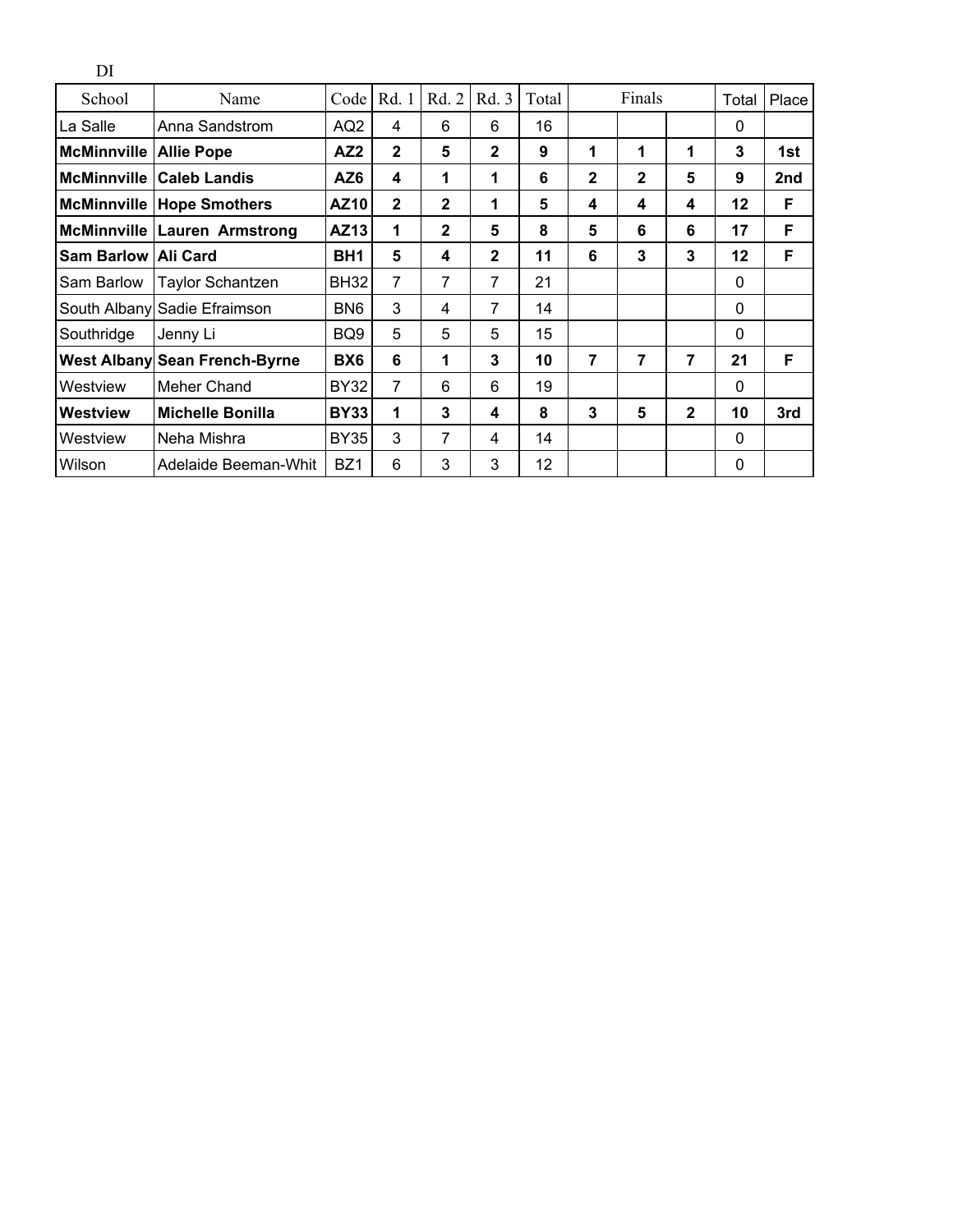| Duo                |                                            |                |              |                |              |       |                   |        |   |          |                 |
|--------------------|--------------------------------------------|----------------|--------------|----------------|--------------|-------|-------------------|--------|---|----------|-----------------|
| School             | Name                                       | Code           | Rd.          | Rd. 2          | Rd. 3        | Total |                   | Finals |   | Total    | Place           |
| Cleveland          | Alex Blosser/Jozef Galaski-Standow         | AJ1/6          | 7            | 5              | 6            | 18    |                   |        |   | 0        |                 |
| Cleveland          | Carlos Avendano/Nicholas Avendan           | AJ2/9          | 5            | 6              | 5            | 16    |                   |        |   | 0        |                 |
| <b>Cleveland</b>   | <b>Clara Wolf/Monica Arnone</b>            | AJ3/8          | 5            | $\mathbf 1$    | $\mathbf{2}$ | 8     | 5                 | 5      | 6 | 16       | F               |
| Marist             | Emily Jewett/Madeleine Shojai              | AY4/7          | 4            | 7              | 4            | 15    |                   |        |   | 0        |                 |
| <b>McMinnville</b> | Alisa Howel/Bella Dressel                  | AZ1/4          | 4            | 1              | 1            | 6     | 3                 | 1      | 3 | 7        | 2 <sub>nd</sub> |
| <b>McMinnville</b> | <b>Caleb Landis/Hope Smothers</b>          | AZ6/10         | $\mathbf{2}$ | 3              | $\mathbf{2}$ | 7     | $\mathbf{2}$<br>1 |        | 1 | 4        | 1st             |
| Neah-Kah-Ni        | Ariel Breazile/Dylan Wacker                | <b>BB1/3</b>   | $\mathbf{2}$ | 5              | 3            | 10    | 7<br>6<br>6       |        |   | 19       | F               |
|                    | Neah-Kah-Nie Dylan Mitchell/Juliet Charles | <b>BB2/7</b>   | 3            | 4              | 4            | 11    |                   |        |   | 0        |                 |
| Neah-Kah-Ni        | <b>Isis Breazile/Madison Chesnut</b>       | <b>BB6/10</b>  | 1            | 4              | 5            | 10    | 7                 | 7      | 5 | 19       | F               |
| Sam Barlow         | Jake Ingram/Noah Lowery                    | BH10/26        | 6            | 7              | 7            | 20    |                   |        |   | 0        |                 |
| Sam Barlow         | Kelsey Williams/Sophia Emerson             | BH16/30        | 7            | 6              | 7            | 20    |                   |        |   | 0        |                 |
| Sam Barlow         | Liz Card/Taylor Schantzen                  | BH20/32        | 6            | $\overline{2}$ | 6            | 14    |                   |        |   | $\Omega$ |                 |
| <b>Tigard</b>      | Eddie Bednarek/Sydney Dauphina             | <b>BW5/7</b>   | 1            | $\mathbf{2}$   | 3            | 6     | 4                 | 3      | 4 | 11       | F               |
| Westview           | Mahak Juneja/Sowmya Jujjuri                | <b>BY30/57</b> | 3            | 3              |              | 7     | $\mathbf{2}$      | 4      | 2 | 8        | 3rd             |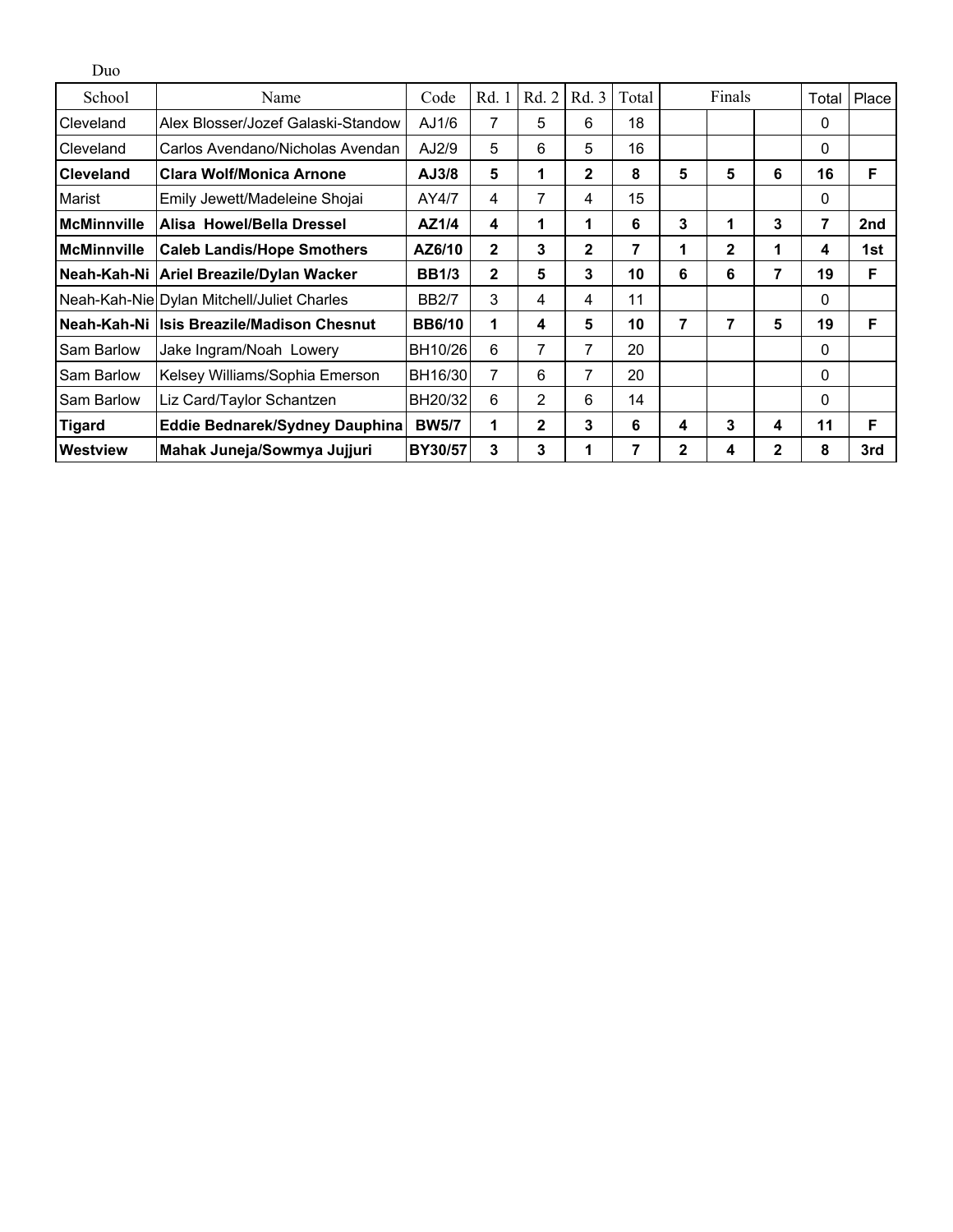| <b>Expos</b>              |                         |                 |                |                |                |                |                |                |              |             |                 |
|---------------------------|-------------------------|-----------------|----------------|----------------|----------------|----------------|----------------|----------------|--------------|-------------|-----------------|
| School                    | Name                    | Code            | Rd. 1          | Rd. 2          | Rd. 3          | Total          |                | Finals         |              | Total       | Place           |
| Hermiston                 | Vanessa Ambriz          | AN <sub>6</sub> | 6              | 6              | 5              | 17             |                |                |              | $\mathbf 0$ |                 |
| Lincoln                   | Maia Abbruzzese         | AW1             | 3              | $\overline{2}$ | 6              | 11             |                |                |              | $\Omega$    |                 |
| McMinnville               | Katie Hildebrant        | AZ12            | 6              | 6              | 6              | 18             |                |                |              | $\Omega$    |                 |
| Neah-Kah-Nie Gabe Calkins |                         | BB4             | 4              | 5              | 4              | 13             |                |                |              | $\mathbf 0$ |                 |
| Neah-Kah-Niel Nula Reid   |                         | <b>BB11</b>     | 4              | 3              | 3              | 10             |                |                |              | $\mathbf 0$ |                 |
| Nestucca                  | Jacob Strassle          | BC4             | 5              | 6              | 5              | 16             |                |                |              | $\mathbf 0$ |                 |
| Nestucca                  | Trisha Marshall         | BC <sub>8</sub> | 3              | 1              | 6              | 10             |                |                |              | $\mathbf 0$ |                 |
| <b>Sam Barlow</b>         | <b>Liz Card</b>         | <b>BH20</b>     | 1              | 1              | 1              | 3              | 5              | 5              | 3            | 13          | F               |
| Sam Barlow                | Paige Dumlao            | <b>BH27</b>     | $\overline{2}$ | 4              | 5              | 11             |                |                |              | $\Omega$    |                 |
| Silverton                 | Avielle Lauzon          | BL <sub>2</sub> | 5              | 3              | 3              | 11             |                |                |              | $\Omega$    |                 |
| Southridge                | <b>Jasmine Giuliani</b> | BQ8             | $\mathbf{2}$   | 4              | 1              | $\overline{7}$ | 6              | 1              | 5            | 12          | F               |
| Southridge                | Jenny Li                | BQ <sub>9</sub> | 1              | $\overline{2}$ | $\mathbf{2}$   | 5              | 1              | $\overline{2}$ | 1            | 4           | 1st             |
| Southridge                | <b>Riley Conway</b>     | <b>BQ19</b>     | $6\phantom{1}$ | 5              | $\overline{2}$ | 13             |                |                |              | $\mathbf 0$ |                 |
| Southridge                | Vienyen Hopham          | <b>BQ20</b>     | 3              | 4              | $\mathbf{2}$   | 9              | 4              | 6              | 6            | 16          | F               |
| Westview                  | <b>Ifrah Javed</b>      | <b>BY23</b>     | 1              | $\overline{2}$ | 1              | 4              | 3              | 3              | $\mathbf{2}$ | 8           | 2 <sub>nd</sub> |
| Westview                  | Meher Chand             | <b>BY32</b>     | $\overline{4}$ | 5              | 4              | 13             |                |                |              | $\Omega$    |                 |
| Westview                  | Prakrunya Badrinaray    | <b>BY37</b>     | $\mathbf{2}$   | 1              | 3              | 6              | $\overline{2}$ | 4              | 4            | 10          | 3rd             |
| Westview                  | Shibani Kalavalli       | <b>BY50</b>     | 5              | 3              | 4              | 12             |                |                |              | $\mathbf 0$ |                 |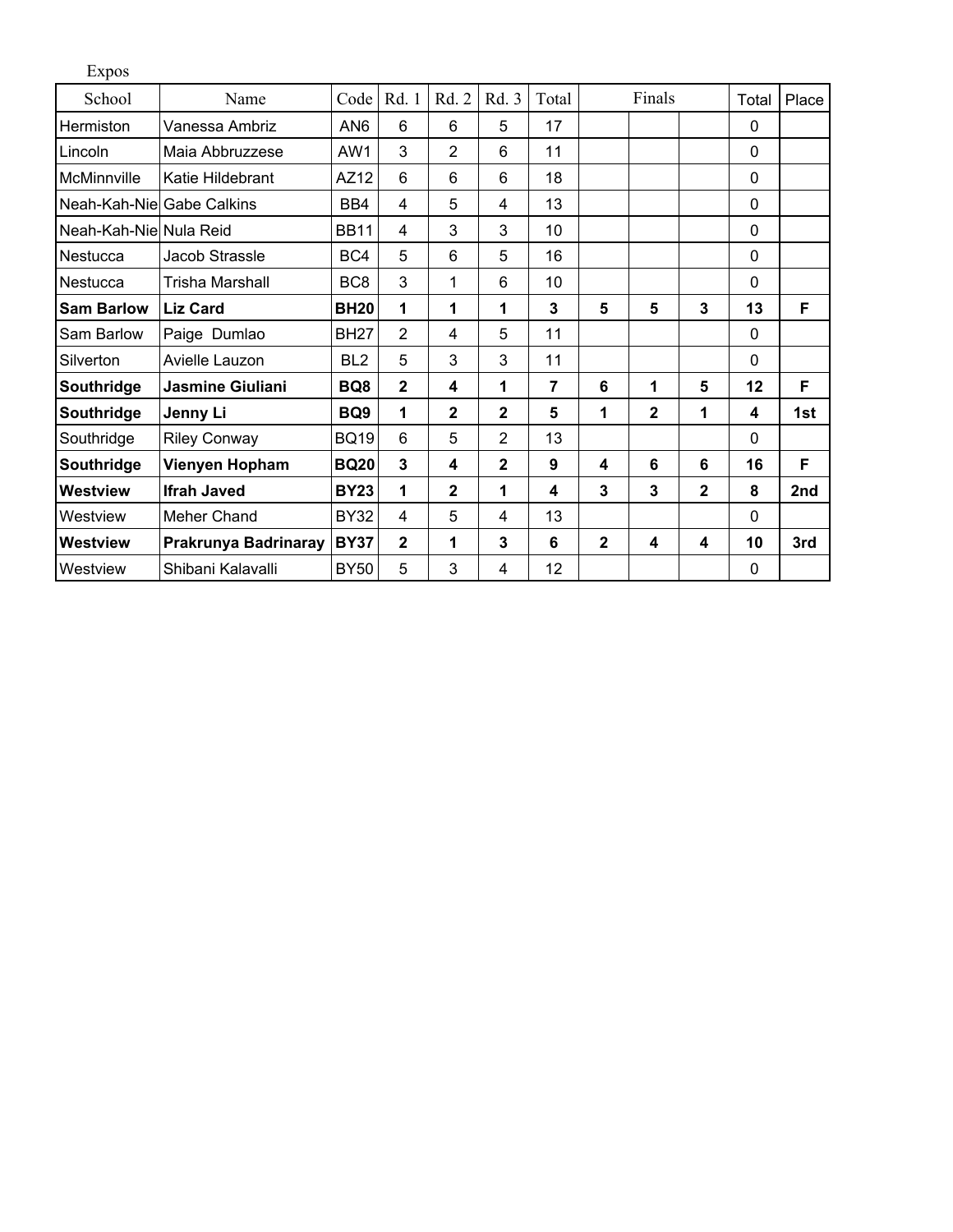| Extemp                       |                        |                 |              |              |              |       |              |              |              |              |       |
|------------------------------|------------------------|-----------------|--------------|--------------|--------------|-------|--------------|--------------|--------------|--------------|-------|
| School                       | Name                   | Code            | Rd. 1        | Rd. 2        | Rd. 3        | Total |              | Finals       |              | Total        | Place |
| Crescent Valley Grace Kohler |                        | AL5             | 7            | 4            | 4            | 15    |              |              |              | 0            |       |
| La Salle                     | <b>Brigid Hanley</b>   | AQ4             | 5            | 5            | 5            | 15    |              |              |              | $\mathbf{0}$ |       |
| La Salle                     | Myriam Yao             | AQ10            | 3            | 6            | 3            | 12    |              |              |              | $\mathbf 0$  |       |
| La Salle                     | Stella Tompkins        | AQ12            | 6            | 6            | 6            | 18    |              |              |              | $\mathbf 0$  |       |
| Sam Barlow                   | Kayla Heston           | <b>BH15</b>     | 2            | 4            | 3            | 9     |              |              |              | $\mathbf{0}$ |       |
| <b>Sam Barlow</b>            | <b>Ming Fung</b>       | <b>BH24</b>     | 3            | $\mathbf{2}$ | 1            | 6     | 3            | 3            | 3            | 9            | 3rd   |
| <b>South Eugene</b>          | <b>Johnny Wang</b>     | BP <sub>5</sub> | 1            | 3            | 4            | 8     | 5            | 4            | 5            | 14           | F     |
| <b>Westview</b>              | <b>Aman Sharma</b>     | BY <sub>8</sub> | 1            | 1            | $\mathbf{2}$ | 4     | $\mathbf{2}$ | 1            | $\mathbf{2}$ | 5            | 1st   |
| Westview                     | Ananth Agarwal         | BY9             | 5            | 3            | 1            | 9     |              |              |              | $\mathbf 0$  |       |
| Westview                     | <b>Mukund Madhusud</b> | <b>BY34</b>     | $\mathbf{2}$ | 1            | 5            | 8     | 1            | $\mathbf{2}$ | 4            | 7            | 2nd   |
| Westview                     | Rama Somayajula        | <b>BY41</b>     | 4            | $\mathbf{2}$ | $\mathbf{2}$ | 8     | 4            | 5            | 1            | 10           | F     |
| Westview                     | Varun Apte             | <b>BY60</b>     | 4            | 5            | 7            | 16    |              |              |              | $\mathbf 0$  |       |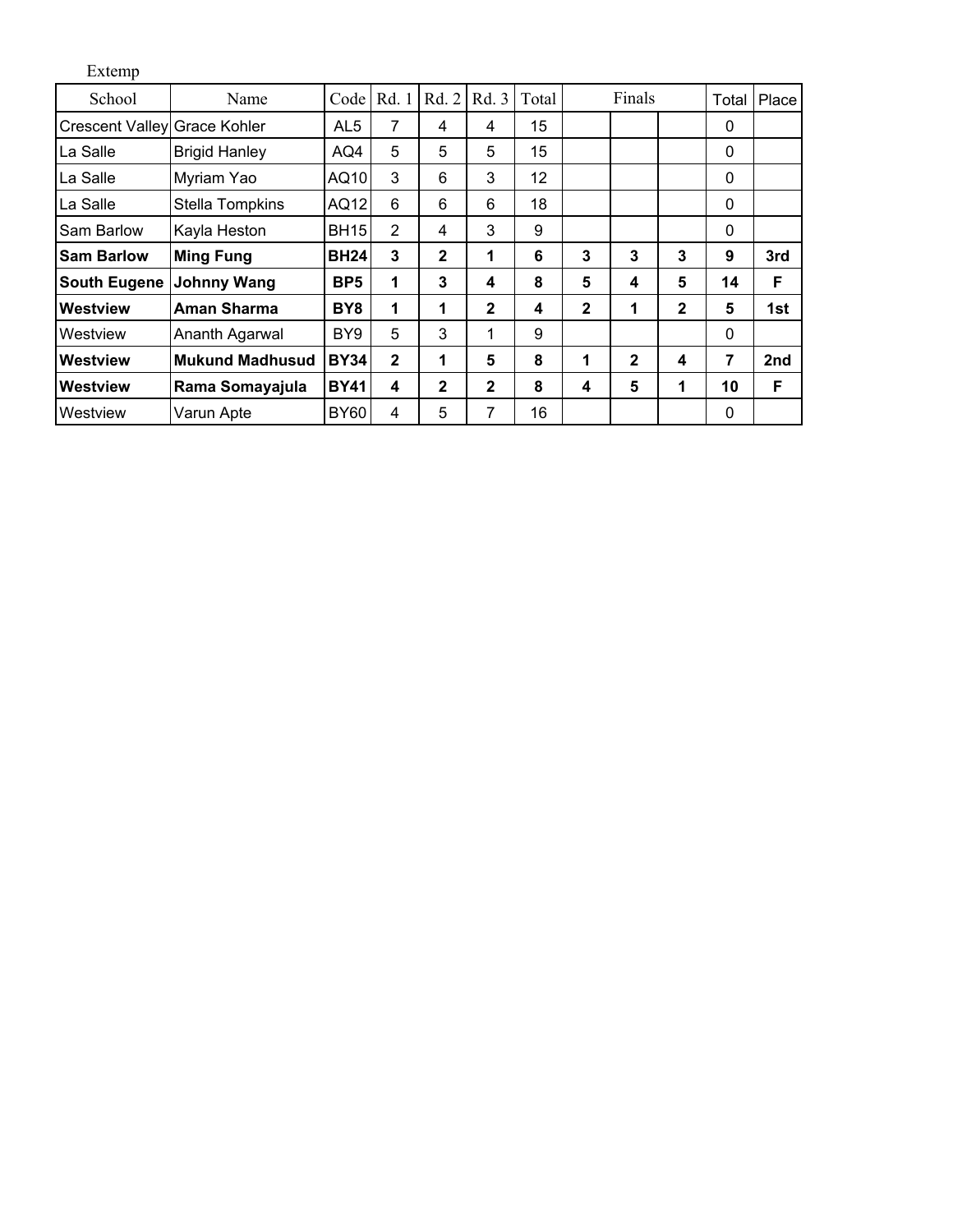| Impromptu                  |                                    |                  |                |                         |                         |                |        |                |       |
|----------------------------|------------------------------------|------------------|----------------|-------------------------|-------------------------|----------------|--------|----------------|-------|
| School                     | Name                               | Code             | Rd. 1          | Rd. 2                   | Rd. 3                   | Total          | Finals | Total          | Place |
| <b>Blanchet</b>            | Aneesh Namburi                     | AB1              | 6              | $\overline{7}$          | 6                       | 19             |        | $\mathbf 0$    |       |
| <b>Blanchet</b>            | Ben (Trung Quan) Nguye             | AB <sub>2</sub>  | 6              | $\overline{7}$          | $\overline{7}$          | 20             |        | $\mathbf 0$    |       |
| <b>Blanchet</b>            | <b>Carson Sweeney</b>              | AB <sub>3</sub>  | 3              | $\overline{2}$          | 6                       | 11             |        | $\mathbf 0$    |       |
| <b>Blanchet</b>            | Nikhil Namburi                     | AB4              | 5              | 5                       | 4                       | 14             |        | $\mathbf 0$    |       |
| Centennial                 | <b>Winter Burris</b>               | AD <sub>16</sub> | 2              | $\overline{\mathbf{4}}$ | 3                       | 9              |        | $\mathbf 0$    |       |
| Century                    | Isaac Mey                          | AG3              | 6              | 6                       | 5                       | 17             |        | $\mathbf 0$    |       |
| Century                    | Jenny Nguyen                       | AG4              | $\overline{7}$ | 5                       | 5                       | 17             |        | $\mathbf 0$    |       |
| Century                    | Keenan Myers                       | AG <sub>6</sub>  | 6              | 5                       | 6                       | 17             |        | $\mathbf 0$    |       |
| Century                    | Natalie Fossoy                     | AG8              | 5              | 4                       | 6                       | 15             |        | $\mathbf 0$    |       |
| Century                    | Ross Peene                         | AG9              | 5              | $\overline{4}$          | $\overline{7}$          | 16             |        | $\mathbf 0$    |       |
| Century                    | <b>Umair Khan</b>                  | AG10             | $\overline{2}$ | $\overline{2}$          | 4                       | 8              |        | $\mathbf 0$    |       |
| Century                    | Yexica Miranda-Sanchez             | <b>AG12</b>      | 3              | 4                       | 3                       | 10             |        | $\mathbf 0$    |       |
| Clackamas                  | Kathryn Magee                      | AH <sub>5</sub>  | 4              | 5                       | 4                       | 13             |        | $\mathbf 0$    |       |
| Cleveland                  | Carlos Avendano                    | AJ <sub>2</sub>  | 3              | 3                       | 1                       | $\overline{7}$ |        | $\mathbf 0$    |       |
| Crescent Valley Garak Ward |                                    | AL4              | 3              | 3                       | 4                       | 10             |        | $\mathbf 0$    |       |
| Crescent Valley Joe Wolf   |                                    | AL <sub>9</sub>  | $\mathbf{1}$   | 3                       | $\overline{2}$          | 6              |        | $\overline{0}$ |       |
| Junction City              | Cassidy Keys                       | AP1              | $\overline{7}$ | 6                       | 5                       | 18             |        | $\mathbf 0$    |       |
| Junction City              | Franklin Mumford                   | AP <sub>2</sub>  | 5              | $\overline{7}$          | $\overline{7}$          | 19             |        | $\mathbf 0$    |       |
| Junction City              | Melanie Hanby                      | AP4              | 4              | 3                       | 5                       | 12             |        | $\mathbf 0$    |       |
| Junction City              | <b>Quinn Barrett</b>               | AP <sub>5</sub>  | 5              | 6                       | $\overline{7}$          | 18             |        | $\mathbf 0$    |       |
| La Salle                   | Anna Sandstrom                     | AQ <sub>2</sub>  | $\overline{4}$ | 4                       | $\mathbf{3}$            | 11             |        | $\mathbf 0$    |       |
| La Salle                   | <b>Brigid Hanley</b>               | AQ4              | 6              | $\overline{7}$          | 1                       | 14             |        | $\mathbf 0$    |       |
| La Salle                   | Christopher Elkhal                 | AQ <sub>5</sub>  | 5              | 1                       | $\boldsymbol{2}$        | 8              |        | $\mathbf 0$    |       |
| La Salle                   | <b>Katie Quines</b>                | AQ8              | 1              | $\mathbf{3}$            | 4                       | 8              |        | $\mathbf 0$    |       |
| La Salle                   | Lenora Mathis                      | AQ9              | 6              | 5                       | 3                       | 14             |        | $\mathbf 0$    |       |
| La Salle                   | Myriam Yao                         | AQ10             | 1              | $\overline{\mathbf{4}}$ | $\overline{2}$          | $\overline{7}$ |        | $\mathbf 0$    |       |
| La Salle                   | Sabrina Sandberg                   | AQ11             | $\overline{4}$ | 1                       | $\mathbf{3}$            | 8              |        | $\mathbf 0$    |       |
| Liberty                    | Alex Bacon                         | AU1              | 3              | 5                       | $\,6$                   | 14             |        | $\mathbf 0$    |       |
| Liberty                    | Charlie Keene                      | AU <sub>2</sub>  | 3              | 1                       | $\overline{\mathbf{4}}$ | 8              |        | $\mathbf 0$    |       |
| Liberty                    | Emma Dicken                        | AU4              | 5              | 1                       | 5                       | 11             |        | $\mathbf 0$    |       |
| Liberty                    | Monica Triplett                    | AU <sub>5</sub>  | $\overline{2}$ | $\overline{2}$          | $\overline{2}$          | 6              |        | $\mathbf 0$    |       |
| Liberty                    | Yareli Torres RincÃ <sup>3</sup> n | AU7              | 6              | 6                       | 5                       | 17             |        | $\mathbf 0$    |       |
| Lincoln                    | Maia Abbruzzese                    | AW1              | 1              | 3                       | $\overline{2}$          | 6              |        | $\mathbf 0$    |       |
| Marist                     | Angela Agnew                       | AY1              | $\overline{2}$ | 5                       | $\overline{2}$          | 9              |        | $\mathbf 0$    |       |
| Marist                     | Maya Dotson                        | AY8              | $\overline{2}$ | $\overline{2}$          | $\overline{\mathbf{4}}$ | 8              |        | $\mathbf 0$    |       |
| Marist                     | <b>Sunny Childers</b>              | AY10             | $\overline{7}$ | $\overline{7}$          | $\overline{7}$          | 21             |        | $\mathbf 0$    |       |
| McMinnville                | Benjamin Pollak                    | AZ <sub>5</sub>  | 1              | 3                       | 1                       | 5              |        | 0              |       |
| McMinnville                | Joe Gullo                          | AZ11             | 4              | $\overline{7}$          | $\overline{2}$          | 13             |        | $\mathbf 0$    |       |
| McMinnville                | Matt Stefansky                     | AZ14             | $\overline{7}$ | 5                       | 6                       | 18             |        | $\mathbf 0$    |       |
| McMinnville                | Seth Buck                          | AZ17             | 6              | 6                       | $\mathbf 1$             | 13             |        | $\pmb{0}$      |       |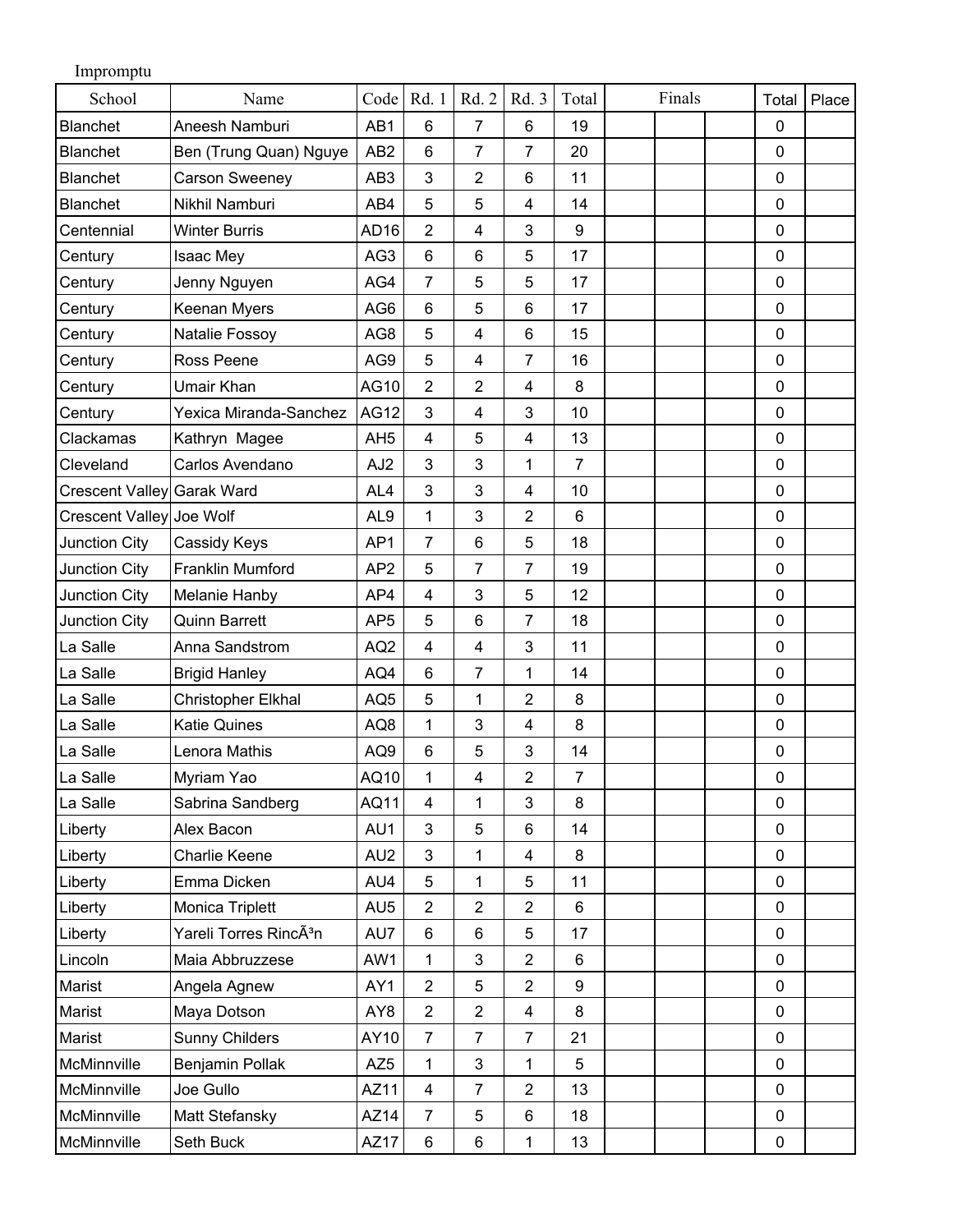| Neah-Kah-Nie       | <b>Nula Reid</b>               | <b>BB11</b>     | $\overline{2}$          | $\overline{2}$ | 1                       | 5                       |             |                         |   | $\mathbf 0$  |     |
|--------------------|--------------------------------|-----------------|-------------------------|----------------|-------------------------|-------------------------|-------------|-------------------------|---|--------------|-----|
| Neah-Kah-Nie       | Shayla Wacker                  | <b>BB13</b>     | 6                       | 3              | 3                       | 12                      |             |                         |   | $\mathbf 0$  |     |
| Oregon City        | Claudia Hatch                  | BD <sub>1</sub> | 5                       | 4              | 3                       | 12                      |             |                         |   | 0            |     |
| Sam Barlow         | <b>Chase Ramberg</b>           | BH <sub>3</sub> | 7                       | 6              | $\overline{7}$          | 20                      |             |                         |   | $\mathbf 0$  |     |
| Sam Barlow         | Chloe Bowman                   | BH4             | 6                       | $\overline{7}$ | 6                       | 19                      |             |                         |   | $\mathbf 0$  |     |
| Sam Barlow         | Emma Cunningham                | BH <sub>5</sub> | $\overline{4}$          | 6              | 1                       | 11                      |             |                         |   | $\mathbf 0$  |     |
| Sam Barlow         | Ethan Stahl                    | BH <sub>6</sub> | $\overline{7}$          | 4              | $\overline{7}$          | 18                      |             |                         |   | 0            |     |
| Sam Barlow         | Hunter Boelow                  | BH <sub>8</sub> | $\overline{2}$          | $\overline{2}$ | 5                       | 9                       |             |                         |   | $\mathbf 0$  |     |
| Sam Barlow         | Jasia Mosely                   | <b>BH11</b>     | 5                       | $\overline{7}$ | 6                       | 18                      |             |                         |   | $\mathbf 0$  |     |
| Sam Barlow         | Kayla Heston                   | <b>BH15</b>     | 5                       | $\overline{2}$ | 5                       | 12                      |             |                         |   | $\mathbf 0$  |     |
| Sam Barlow         | Kiana Hytrek                   | <b>BH18</b>     | 3                       | 5              | 6                       | 14                      |             |                         |   | $\mathbf 0$  |     |
| Sam Barlow         | Marquiss Cruz                  | <b>BH21</b>     | 4                       | 4              | 6                       | 14                      |             |                         |   | $\mathbf 0$  |     |
| Sam Barlow         | Matt Worthy                    | <b>BH22</b>     | 7                       | $\overline{7}$ | 5                       | 19                      |             |                         |   | $\mathbf 0$  |     |
| Sam Barlow         | Ming Fung                      | <b>BH24</b>     | $\overline{4}$          | $\overline{4}$ | $\mathbf{3}$            | 11                      |             |                         |   | $\mathbf 0$  |     |
| Sam Barlow         | Nathan Gerke                   | <b>BH25</b>     | 1                       | 5              | 3                       | 9                       |             |                         |   | $\mathbf 0$  |     |
| Sam Barlow         | Sophia Emerson                 | <b>BH30</b>     | $\overline{2}$          | $\overline{7}$ | $\overline{7}$          | 16                      |             |                         |   | $\mathbf 0$  |     |
| Sam Barlow         | Suleima Diaz                   | <b>BH31</b>     | 8                       | 6              | $\overline{7}$          | 21                      |             |                         |   | $\mathbf 0$  |     |
| Sandy              | Ariana DeFrancesco             | BK <sub>2</sub> | 1                       | 4              | $\overline{2}$          | 7                       |             |                         |   | $\mathbf 0$  |     |
| Sandy              | <b>Audrey Sanders</b>          | BK <sub>3</sub> | 2                       | $\overline{2}$ | 4                       | 8                       |             |                         |   | $\mathbf 0$  |     |
| Sandy              | Dylan Kenney                   | BK <sub>6</sub> | $\overline{2}$          | 5              | $\overline{2}$          | 9                       |             |                         |   | $\mathbf 0$  |     |
| <b>Sandy</b>       | <b>Haven Russell</b>           | <b>BK10</b>     | 1                       | 1              | $\mathbf{2}$            | 4                       | 4           | $\mathbf{3}$            | 4 | 11           | F   |
| Sandy              | <b>Justin Bower</b>            | <b>BK12</b>     | $\overline{2}$          | 6              | $\overline{2}$          | 10                      |             |                         |   | 0            |     |
| Silverton          | Jason Schiewe                  | <b>BL10</b>     | 3                       | 6              | 4                       | 13                      |             |                         |   | $\mathbf 0$  |     |
| South Albany       | lan Walker                     | BN4             | 1                       | 3              | 4                       | 8                       |             |                         |   | $\mathbf 0$  |     |
|                    | South Eugene Ada Sprengelmeyer | BP <sub>1</sub> | $\overline{\mathbf{2}}$ | 1              | 1                       | 4                       | 1           | 1                       | 1 | $\mathbf{3}$ | 1st |
| South Eugene       | Ava Vasconcellos               | BP <sub>3</sub> | 5                       | 3              | 4                       | 12                      |             |                         |   | $\pmb{0}$    |     |
| Southridge         | Austin Jones                   | BQ <sub>2</sub> | 5                       | 1              | 1                       | 7                       |             |                         |   | 0            |     |
| Southridge         | <b>Edward Liu</b>              | BQ <sub>6</sub> | 5                       | 6              | 4                       | 15                      |             |                         |   | 0            |     |
| Southridge         | Joey Miller                    | <b>BQ11</b>     | 1                       | 4              | $\mathbf{1}$            | 6                       |             |                         |   | $\mathbf 0$  |     |
| Southridge         | <b>Josiah Snyder</b>           | <b>BQ12</b>     | 1                       | 1              | $\mathbf 2$             | $\overline{\mathbf{4}}$ | 5           | $\overline{\mathbf{4}}$ | 5 | 14           | F   |
| Springfield        | <b>Brody Gallagher</b>         | BT <sub>1</sub> | 6                       | $\overline{2}$ | $\overline{7}$          | 15                      |             |                         |   | 0            |     |
| Springfield        | <b>Emily Boyce</b>             | BT <sub>3</sub> | 3                       | 6              | $\overline{7}$          | 16                      |             |                         |   | $\mathbf 0$  |     |
| Springfield        | Liliana Hernandez              | BT4             | 4                       | 3              | 6                       | 13                      |             |                         |   | $\pmb{0}$    |     |
| Springfield        | Miranda Ruiz                   | BT <sub>5</sub> | 6                       | $\overline{7}$ | 6                       | 19                      |             |                         |   | $\pmb{0}$    |     |
| Springfield        | Thomas Felton                  | BT <sub>6</sub> | 5                       | $\overline{7}$ | 6                       | 18                      |             |                         |   | $\mathbf 0$  |     |
| Springfield        | <b>Trenton Fleenor</b>         | BT7             | 4                       | $\overline{2}$ | 6                       | 12                      |             |                         |   | $\pmb{0}$    |     |
| <b>West Albany</b> | Dorice Goune                   | BX <sub>2</sub> | 4                       | 5              | $\overline{7}$          | 16                      |             |                         |   | $\mathbf 0$  |     |
| Westview           | Adit Gupta                     | BY <sub>2</sub> | 3                       | 6              | $\overline{\mathbf{4}}$ | 13                      |             |                         |   | $\pmb{0}$    |     |
| Westview           | Advaith Nair                   | BY4             | $\overline{\mathbf{4}}$ | 1              | $\mathbf 1$             | 6                       |             |                         |   | $\pmb{0}$    |     |
| Westview           | <b>Akshay Pulavarty</b>        | BY <sub>6</sub> | 3                       | 1              | 3                       | $\overline{7}$          |             |                         |   | $\mathbf 0$  |     |
| Westview           | Aman Sharma                    | BY <sub>8</sub> | 1                       | $\overline{2}$ | 4                       | $\overline{7}$          |             |                         |   | $\pmb{0}$    |     |
| <b>Westview</b>    | <b>Ananth Agarwal</b>          | BY9             | 1                       | 1              | 1                       | 3                       | $\mathbf 2$ | $\sqrt{5}$              | 3 | 10           | 3rd |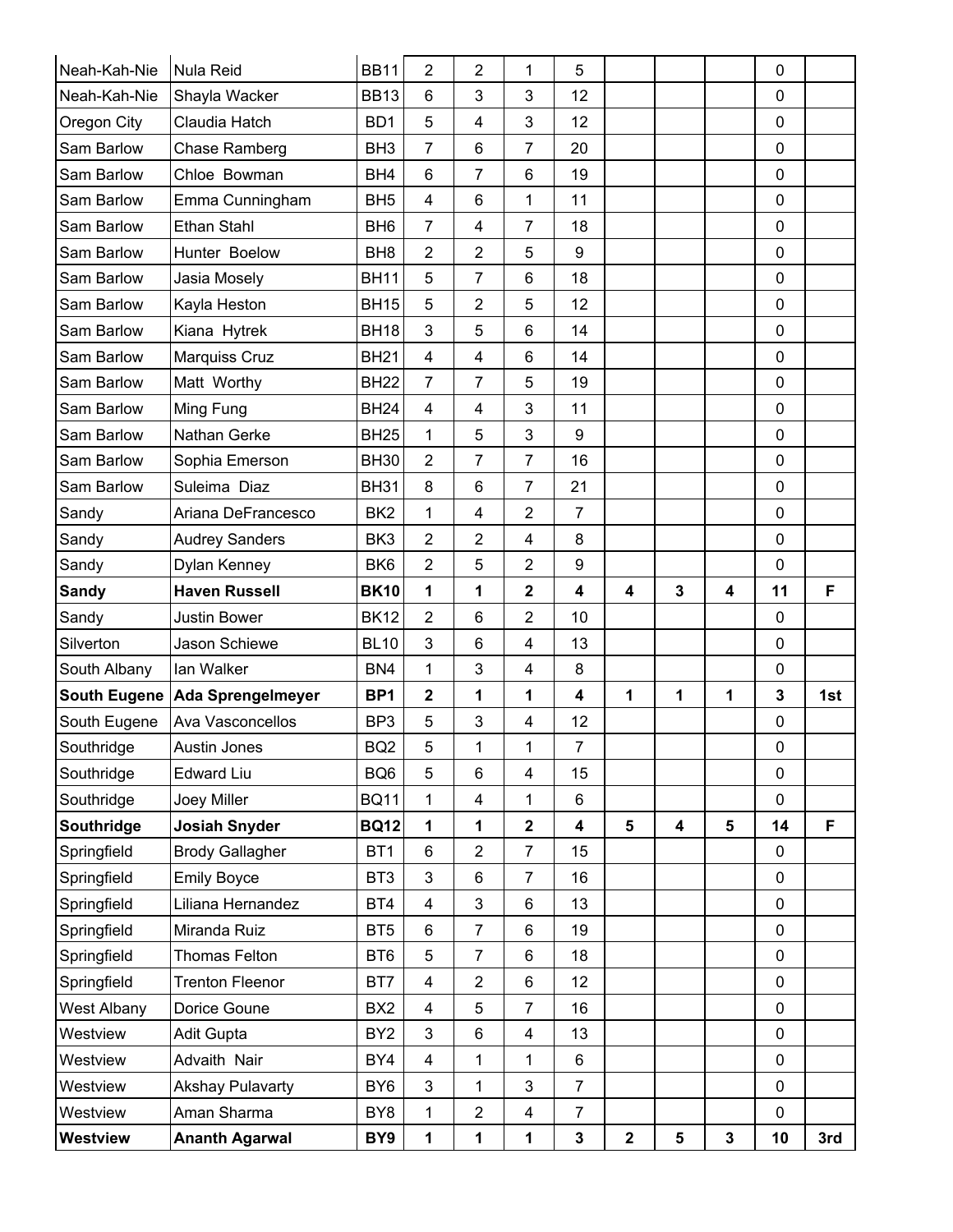| Westview        | Anisha Javadekar           | <b>BY10</b> | 4              | 3              | 3 | 10 |   |              |              | 0 |     |
|-----------------|----------------------------|-------------|----------------|----------------|---|----|---|--------------|--------------|---|-----|
| Westview        | <b>Bharath Namboothiry</b> | BY14        | 3              | 1              | 1 | 5  |   |              |              | 0 |     |
| Westview        | Chaithu Dikkala            | BY15        | 6              | 6              | 5 | 17 |   |              |              | 0 |     |
| Westview        | Grant Chen                 | BY22        | 3              | 5              | 5 | 13 |   |              |              | 0 |     |
| <b>Westview</b> | <b>Ifrah Javed</b>         | <b>BY23</b> | 1              | $\mathbf{2}$   | 1 | 4  | 3 | $\mathbf{2}$ | $\mathbf{2}$ | 7 | 2nd |
| Westview        | Jasman Bolina              | BY25        | 6              | 7              | 7 | 20 |   |              |              | 0 |     |
| Westview        | Mallika Moghe              | <b>BY31</b> | $\overline{2}$ | 1              | 3 | 6  |   |              |              | 0 |     |
| Westview        | Mukund Madhusudan          | BY34        |                | 1              | 3 | 5  |   |              |              | 0 |     |
| Westview        | Nikhil Mishra              | BY36        | $\overline{2}$ | 4              | 2 | 8  |   |              |              | 0 |     |
| Westview        | Prakrunya Badrinarayan     | <b>BY37</b> | 3              | 3              | 5 | 11 |   |              |              | 0 |     |
| Westview        | Rahul Kajjam               | BY40        | 5              | 2              | 3 | 10 |   |              |              | 0 |     |
| Westview        | Ritika Jain                | BY44        | 4              | 5              | 5 | 14 |   |              |              | 0 |     |
| Westview        | Saisreekar Singam          | <b>BY47</b> | 4              | 3              | 5 | 12 |   |              |              | 0 |     |
| Westview        | Wendy Fan                  | <b>BY61</b> | 3              | $\overline{2}$ | 1 | 6  |   |              |              | 0 |     |
| Wilson          | Wolf Morgan-Steiner        | <b>BZ14</b> | 2              | 4              | 2 | 8  |   |              |              | 0 |     |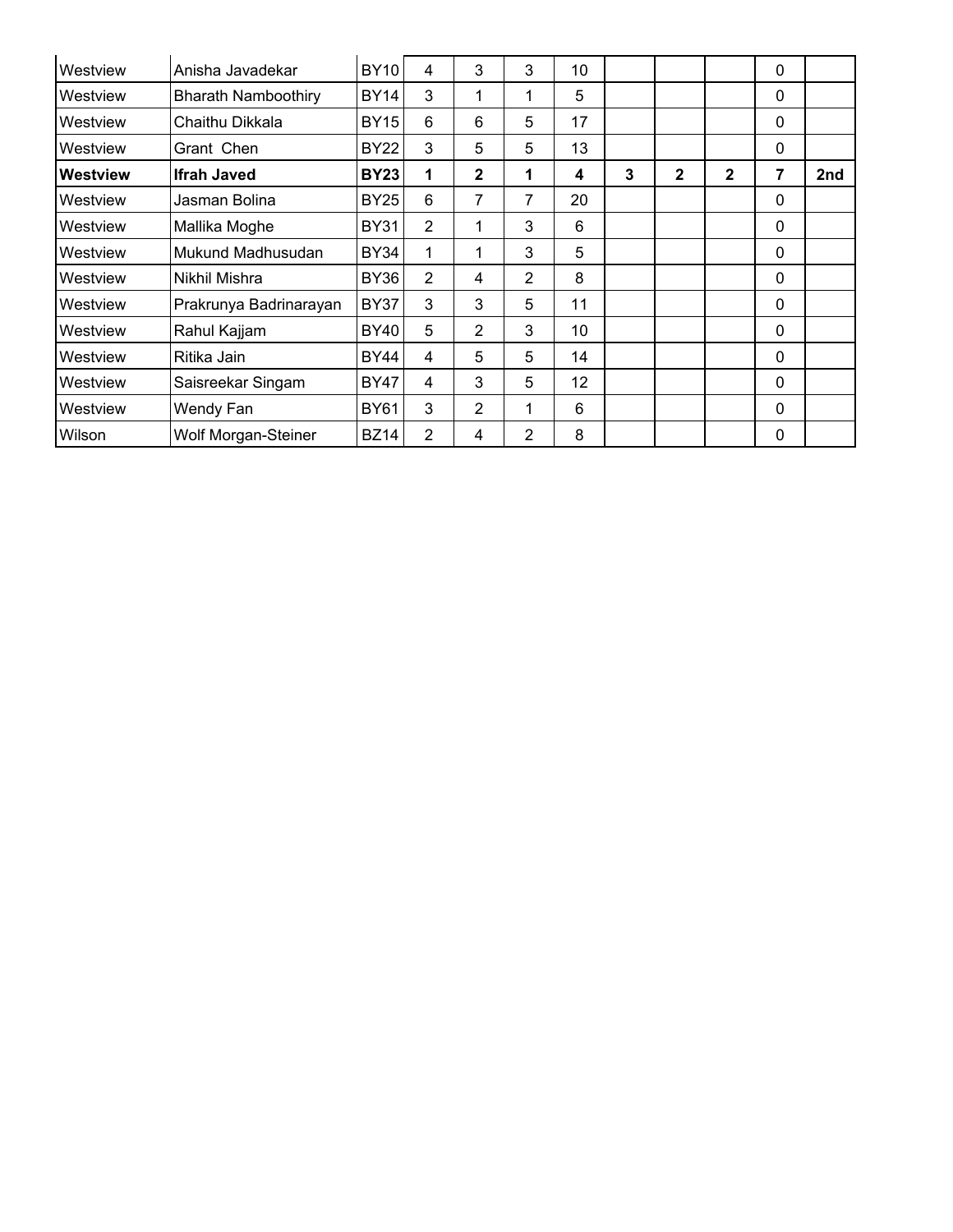| School              | Name                            | Code            | Rd. 1        | Rd. 2        | Rd. 3        | Total   |              | Finals       |              | Total    | Place |
|---------------------|---------------------------------|-----------------|--------------|--------------|--------------|---------|--------------|--------------|--------------|----------|-------|
| Central Linn        | Kayla Easter                    | AE3             | 7            | 3            | 7            | 17      |              |              |              | $\Omega$ |       |
| <b>Cleveland</b>    | <b>Clara Wolf</b>               | AJ3             | 3            | 3            | $\mathbf{2}$ | 8       | 1            | 5            | 4            | 10       | F     |
|                     | Crescent Valle Soumya Tadepalli | <b>AL11</b>     | 4            | $\mathbf{2}$ | 6            | $12 \,$ | 4            | 3            | 6            | 13       | F     |
| Marist              | Phoebe Peterman                 | AY9             | 8            | 4            | 7            | 19      |              |              |              | 0        |       |
| <b>McMinnville</b>  | <b>Caleb Landis</b>             | AZ6             | 1            | 1            | 1            | 3       | 3            | 1            | $\mathbf{2}$ | 6        | 1st   |
| Southridge          | Jeremy Erroba                   | <b>BQ10</b>     | 6            | 5            | 5            | 16      |              |              |              | $\Omega$ |       |
| <b>SW Christian</b> | <b>Robert Smith</b>             | BU <sub>1</sub> | $\mathbf{2}$ | $\mathbf 2$  | 1            | 5       | 5            | 4            | 1            | 10       | 3rd   |
| <b>SW Christian</b> | Sawyer Ramsey                   | BU <sub>2</sub> | 5            | 6            | 3            | 14      |              |              |              | $\Omega$ |       |
| Westview            | <b>Elaine Zheng</b>             | <b>BY20</b>     | $\mathbf{2}$ | 1            | $\mathbf{2}$ | 5       | 6            | 6            | 5            | 17       | F     |
| Westview            | Jason Wong                      | <b>BY26</b>     | 6            | 5            | 4            | 15      |              |              |              | $\Omega$ |       |
| Westview            | Ratna Bhupalam                  | BY43            | 5            | 6            | 3            | 14      |              |              |              | $\Omega$ |       |
| Westview            | Sarah Milshtein                 | <b>BY49</b>     | 4            | 7            | 5            | 16      |              |              |              | $\Omega$ |       |
| Wilson              | Amy Rodgers                     | BZ3             | 3            | 7            | 6            | 16      |              |              |              | $\Omega$ |       |
| Wilson              | <b>Andrew Foran</b>             | BZ4             | 1            | 4            | 4            | 9       | $\mathbf{2}$ | $\mathbf{2}$ | 3            | 7        | 2nd   |

Tie broken on judge's preference.

HI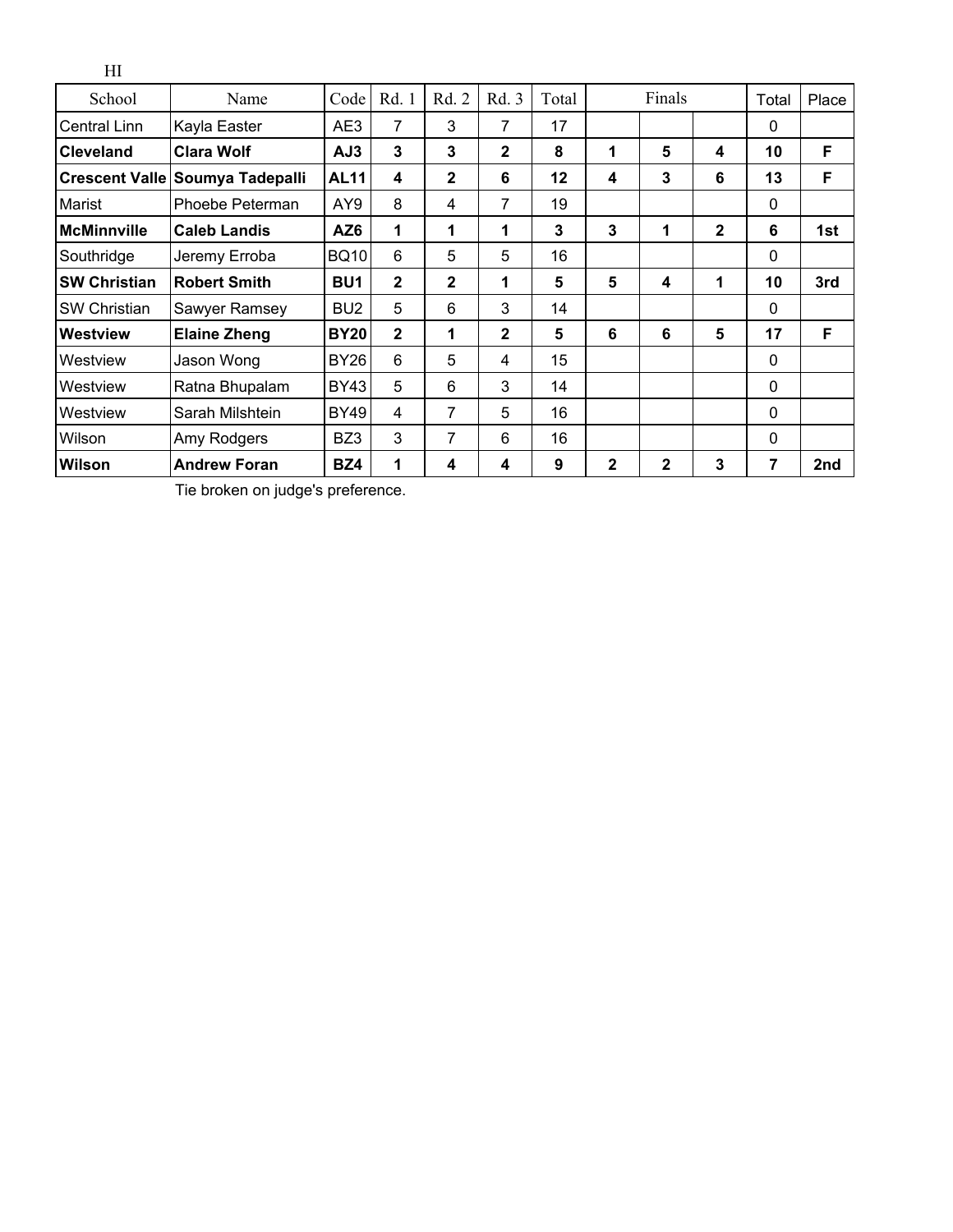| Oratory           |                           |                 |                      |              |                |       |              |              |                |                |       |
|-------------------|---------------------------|-----------------|----------------------|--------------|----------------|-------|--------------|--------------|----------------|----------------|-------|
| School            | Name                      | Code            | Rd. 1                | Rd. 2        | Rd. 3          | Total |              | Finals       |                | Total          | Place |
| La Salle          | Joseph Kreitzber          | AQ7             | 1                    | $\mathbf 1$  | $\mathbf{2}$   | 4     | 4            | $\mathbf{2}$ | 6              | $12 \,$        | F     |
| La Salle          | Myriam Yao                | AQ10            | 4                    | 3            | 4              | 11    |              |              |                | $\Omega$       |       |
| <b>Oregon Cit</b> | <b>Isabelle Moullet</b>   | BD <sub>5</sub> | $\mathbf{2}$         | 3            | 1              | 6     | 3            | 7            | 5              | 15             | F     |
| Sam Barlow        | Johanna Hampton           | <b>BH12</b>     | 3                    | 3            | 5              | 11    |              |              |                | 0              |       |
|                   | Sam Barlow   Kayla Heston | <b>BH15</b>     | 4                    | 4            | 3              | 11    |              |              |                | $\Omega$       |       |
|                   | West Albany Dorice Goune  | BX2             | 4                    | 4            | 4              | 12    |              |              |                | 0              |       |
| Westview          | Aakash Kurse              | BY1             | $\mathbf{2}$         | 4            | $\overline{2}$ | 8     | 7            | 5            | $\mathbf{2}$   | 14             | F     |
| <b>Westview</b>   | <b>Anju Mathew</b>        | <b>BY11</b>     | $\blacktriangleleft$ | $\mathbf{2}$ | $\overline{2}$ | 5     | 6            | 6            | $\overline{7}$ | 19             | F     |
| Westview          | Donitaa Julius            | <b>BY19</b>     | 5                    | 5            | 3              | 13    |              |              |                | 0              |       |
| <b>Westview</b>   | <b>Ifrah Javed</b>        | <b>BY23</b>     | $\mathbf 2$          | $\mathbf{2}$ | 4              | 8     | 5            | 4            | $\mathbf 1$    | 10             | 3rd   |
| Westview          | Rohan Ajjarapu            | <b>BY45</b>     | 3                    | 1            | 1              | 5     | 1            | 3            | 3              | $\overline{7}$ | 1st   |
| Westview          | Shishir Pandit-Rao        | <b>BY51</b>     | 1                    | 5            | 3              | 9     |              |              |                | 0              |       |
| Westview          | <b>Stanley Sun</b>        | <b>BY58</b>     | 3                    | $\mathbf{2}$ | 1              | 6     | $\mathbf{2}$ | 1            | 4              | 7              | 2nd   |
| Westview          | Subisha Sundaraml BY59    |                 | 5                    | 1            | 5              | 11    |              |              |                | $\Omega$       |       |

Tie broken on judge's preference.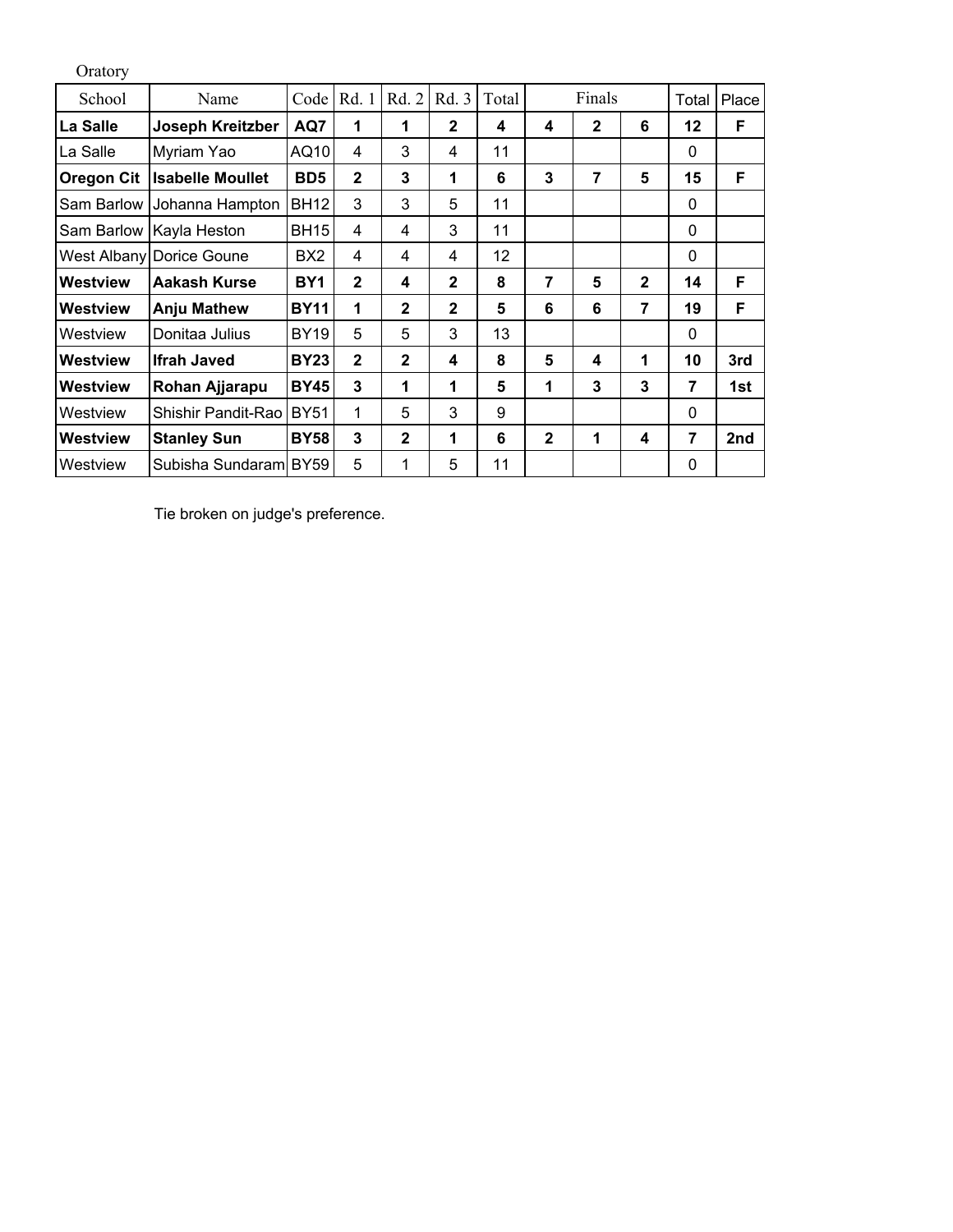| Poetry                 |                          |                 |                         |                                                                                                      |                         |                  |                |                |                         |             |                    |
|------------------------|--------------------------|-----------------|-------------------------|------------------------------------------------------------------------------------------------------|-------------------------|------------------|----------------|----------------|-------------------------|-------------|--------------------|
| School                 | Name                     |                 |                         | Code $\left  \text{Rd. 1} \right $ $\left  \text{Rd. 2} \right $ $\left  \text{Rd. 3} \right $ Total |                         |                  |                | Finals         |                         |             | <b>Total Place</b> |
| Centennial             | Ilona Roslova            | AD7             | 5                       | 3                                                                                                    | 5                       | 13               |                |                |                         | $\mathbf 0$ |                    |
| Century                | Jesse Lee-Atma           | AG5             | 4                       | 4                                                                                                    | 1                       | $\boldsymbol{9}$ |                |                |                         | $\mathbf 0$ |                    |
| Century                | <b>Wendy Roman</b>       | <b>AG11</b>     | $\mathbf{1}$            | 1                                                                                                    | 1                       | 3                | 1              | 6              | 1                       | 8           | 2nd                |
| <b>Cleveland</b>       | <b>Hannah Dressa</b>     | AJ5             | 3                       | 1                                                                                                    | $\overline{2}$          | 6                | 3              | 5              | $\overline{\mathbf{4}}$ | 12          | 3rd                |
| Corvallis              | Maria Olvera             | AK3             | $\overline{2}$          | 5                                                                                                    | 5                       | 12               |                |                |                         | 0           |                    |
| <b>Crescent Valley</b> | Eddie Kingston           | AL <sub>3</sub> | 3                       | 6                                                                                                    | 3                       | 12               |                |                |                         | $\mathbf 0$ |                    |
| <b>Crescent Valle</b>  | <b>Hannah Gilbert</b>    | AL6             | 1                       | 3                                                                                                    | $\overline{2}$          | 6                | 5              | 3              | 5                       | 13          | F                  |
| <b>Crescent Valley</b> | Joe Wolf                 | AL <sub>9</sub> | $\overline{2}$          | 3                                                                                                    | $\overline{2}$          | $\overline{7}$   |                |                |                         | $\mathbf 0$ |                    |
| Hermiston              | <b>Brenda Olvera</b>     | AN <sub>2</sub> | 6                       | 6                                                                                                    | 6                       | 18               |                |                |                         | $\mathbf 0$ |                    |
| Hermiston              | Heidi Mejia Puerta       | AN <sub>3</sub> | 3                       | 6                                                                                                    | $\overline{7}$          | 16               |                |                |                         | $\mathbf 0$ |                    |
| Madison                | <b>Elizabeth Silva</b>   | AX4             | $\overline{2}$          | 4                                                                                                    | 4                       | 10               |                |                |                         | $\mathbf 0$ |                    |
| Madison                | Max Neel                 | AX6             | 5                       | 5                                                                                                    | 8                       | 18               |                |                |                         | $\mathbf 0$ |                    |
| Marist                 | Angela Agnew             | AY1             | 3                       | $\overline{2}$                                                                                       | $\overline{2}$          | $\overline{7}$   |                |                |                         | $\mathbf 0$ |                    |
| Neah-Kah-Nie           | <b>Haley Blazer</b>      | BB <sub>5</sub> | 5                       | $\overline{2}$                                                                                       | 4                       | 11               |                |                |                         | $\mathbf 0$ |                    |
| Neah-Kah-Nie           | Kandle Werner            | BB <sub>8</sub> | 1                       | $\mathbf 2$                                                                                          | 3                       | 6                | 4              | $\overline{7}$ | $\overline{7}$          | 18          | F                  |
| Neah-Kah-Nie           | Lila Alf-Ripee           | BB <sub>9</sub> | 4                       | 6                                                                                                    | 5                       | 15               |                |                |                         | $\mathbf 0$ |                    |
| Neah-Kah-Nie           | Shayla Wacker            | <b>BB13</b>     | 4                       | 1                                                                                                    | 4                       | 9                |                |                |                         | $\mathbf 0$ |                    |
| <b>Sam Barlow</b>      | <b>Emma Cunningham</b>   | BH <sub>5</sub> | $\mathbf 2$             | 1                                                                                                    | $\mathbf 2$             | 5                | $\overline{7}$ | 4              | 3                       | 14          | F                  |
| Sam Barlow             | <b>Katie Treanor</b>     | <b>BH14</b>     | 5                       | 6                                                                                                    | 3                       | 14               |                |                |                         | 0           |                    |
| <b>Sam Barlow</b>      | Keyanna Kahey            | <b>BH17</b>     | 1                       | 1                                                                                                    | 1                       | 3                | 6              | $\mathbf 2$    | 6                       | 14          | F                  |
| Sam Barlow             | Merrika Daley            | <b>BH23</b>     | 5                       | $\overline{2}$                                                                                       | 1                       | 8                |                |                |                         | $\mathbf 0$ |                    |
| Sam Barlow             | Sophia Emerson           | <b>BH30</b>     | 6                       | 4                                                                                                    | 6                       | 16               |                |                |                         | $\mathbf 0$ |                    |
| Sam Barlow             | <b>Taylor Schantzen</b>  | <b>BH32</b>     | $\overline{2}$          | 3                                                                                                    | 6                       | 11               |                |                |                         | $\mathbf 0$ |                    |
| <b>Sandy</b>           | <b>Ariana DeFrancesc</b> | BK <sub>2</sub> | 1                       | 1                                                                                                    | 1                       | 3                | $\mathbf 2$    | 1              | $\mathbf 2$             | 5           | 1st                |
| Sandy                  | Lilly Espinoza           | <b>BK14</b>     | 6                       | 4                                                                                                    | 4                       | 14               |                |                |                         | $\mathbf 0$ |                    |
| Silverton              | Aaron Versteeg           | BL <sub>1</sub> | 5                       | 5                                                                                                    | 5                       | 15               |                |                |                         | $\mathbf 0$ |                    |
| Silverton              | Avielle Lauzon           | BL <sub>2</sub> | 6                       | 5                                                                                                    | 4                       | 15               |                |                |                         | $\mathbf 0$ |                    |
| Silverton              | <b>Brian Sung</b>        | BL <sub>3</sub> | 1                       | 3                                                                                                    | 5                       | 9                |                |                |                         | $\mathbf 0$ |                    |
| Silverton              | Haven Seltmann           | BL <sub>9</sub> | 3                       | $\overline{2}$                                                                                       | 3                       | 8                |                |                |                         | 0           |                    |
| Silverton              | Jason Schiewe            | <b>BL10</b>     | 2                       | 5                                                                                                    | 3                       | 10               |                |                |                         | $\pmb{0}$   |                    |
| Silverton              | Jennifer Rooper          | <b>BL11</b>     | $\overline{7}$          | 3                                                                                                    | 5                       | 15               |                |                |                         | $\mathbf 0$ |                    |
| Southridge             | Mariella Mandujano       | <b>BQ15</b>     | 3                       | 4                                                                                                    | $\overline{2}$          | 9                |                |                |                         | $\mathbf 0$ |                    |
| Westview               | Alex Jones               | BY7             | 4                       | $\overline{7}$                                                                                       | 3                       | 14               |                |                |                         | $\mathbf 0$ |                    |
| Westview               | Dayo Adebawo             | <b>BY17</b>     | 4                       | $\overline{2}$                                                                                       | 1                       | $\overline{7}$   |                |                |                         | $\mathbf 0$ |                    |
| Westview               | Shibani Kalavalli        | <b>BY50</b>     | 6                       | 5                                                                                                    | 6                       | 17               |                |                |                         | $\pmb{0}$   |                    |
| Westview               | Shuxi Wu                 | <b>BY53</b>     | $\overline{\mathbf{4}}$ | 4                                                                                                    | $\overline{\mathbf{4}}$ | 12               |                |                |                         | 0           |                    |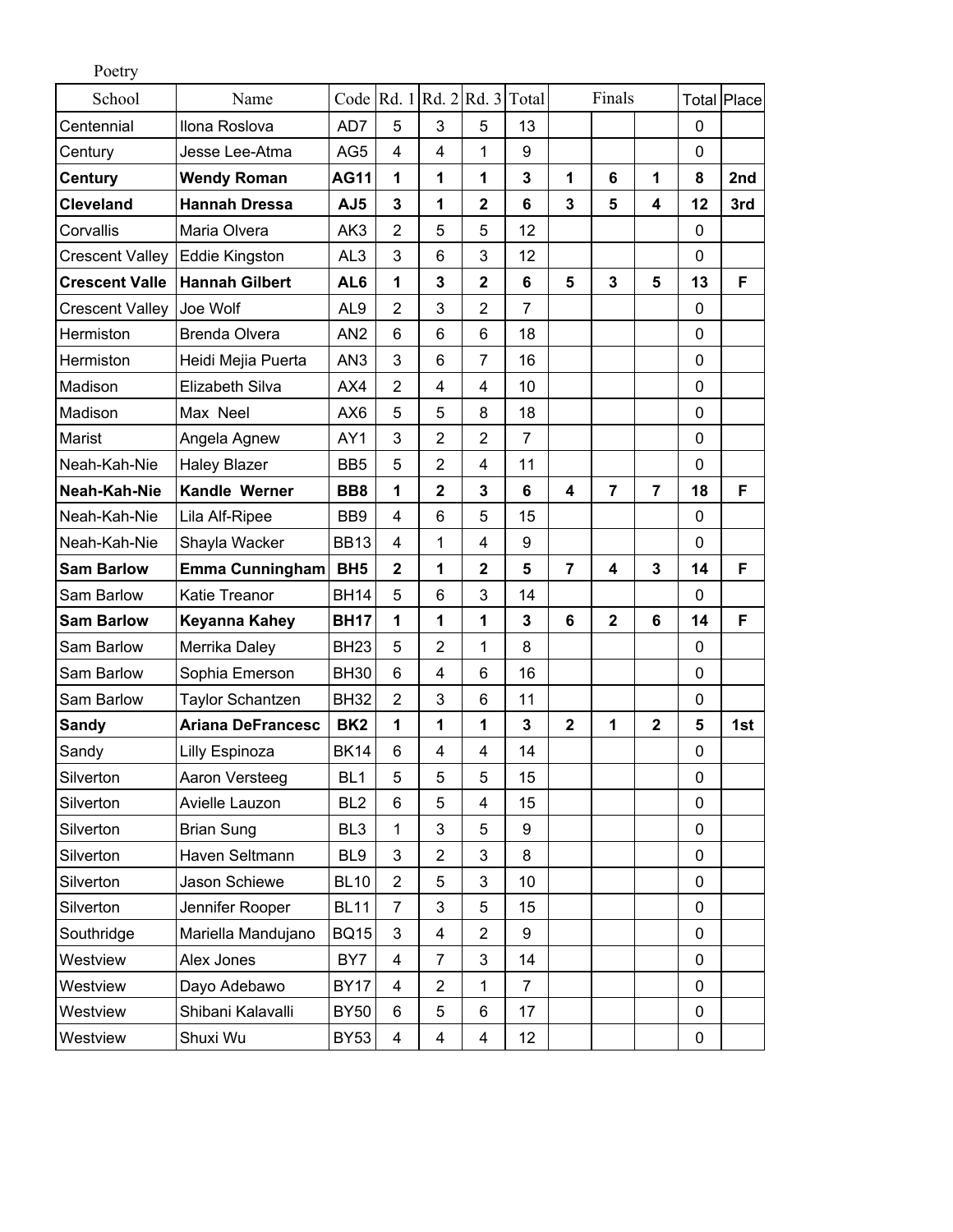| POI             |                      |             |                |              |       |       |        |  |  |             |       |
|-----------------|----------------------|-------------|----------------|--------------|-------|-------|--------|--|--|-------------|-------|
| School          | Name                 | Code        | Rd. 1          | Rd. 2        | Rd. 3 | Total | Finals |  |  | Total       | Place |
| <b>Century</b>  | <b>Wendy Roman</b>   | <b>AG11</b> | 1              | $\mathbf{2}$ | 2     | 5     |        |  |  | 0           | 2nd   |
| Lincoln         | Maia Abbruzzesel AW1 |             | $\overline{2}$ | 3            | 4     | 9     |        |  |  | 0           |       |
| Marist          | Maya Dotson          | AY8         | 3              | 4            | 7     | 14    |        |  |  | $\mathbf 0$ |       |
| <b>Westview</b> | Dayo Adebawo         | <b>BY17</b> | $\mathbf{2}$   | $\mathbf{2}$ | 1     | 5     |        |  |  | 0           | 1st   |
| <b>Westview</b> | <b>Emily Duru</b>    | <b>BY21</b> | 3              | 1            | 3     | 7     |        |  |  | 0           | 3rd   |
| Westview        | Wendy Fan            | <b>BY61</b> | 4              | 1            | 5     | 10    |        |  |  | 0           |       |
| Wilson          | Hannah Borel         | BZ9         |                | 3            | 6     | 10    |        |  |  | 0           |       |

Tie broken on judge's preference in round 3 when all competitors were together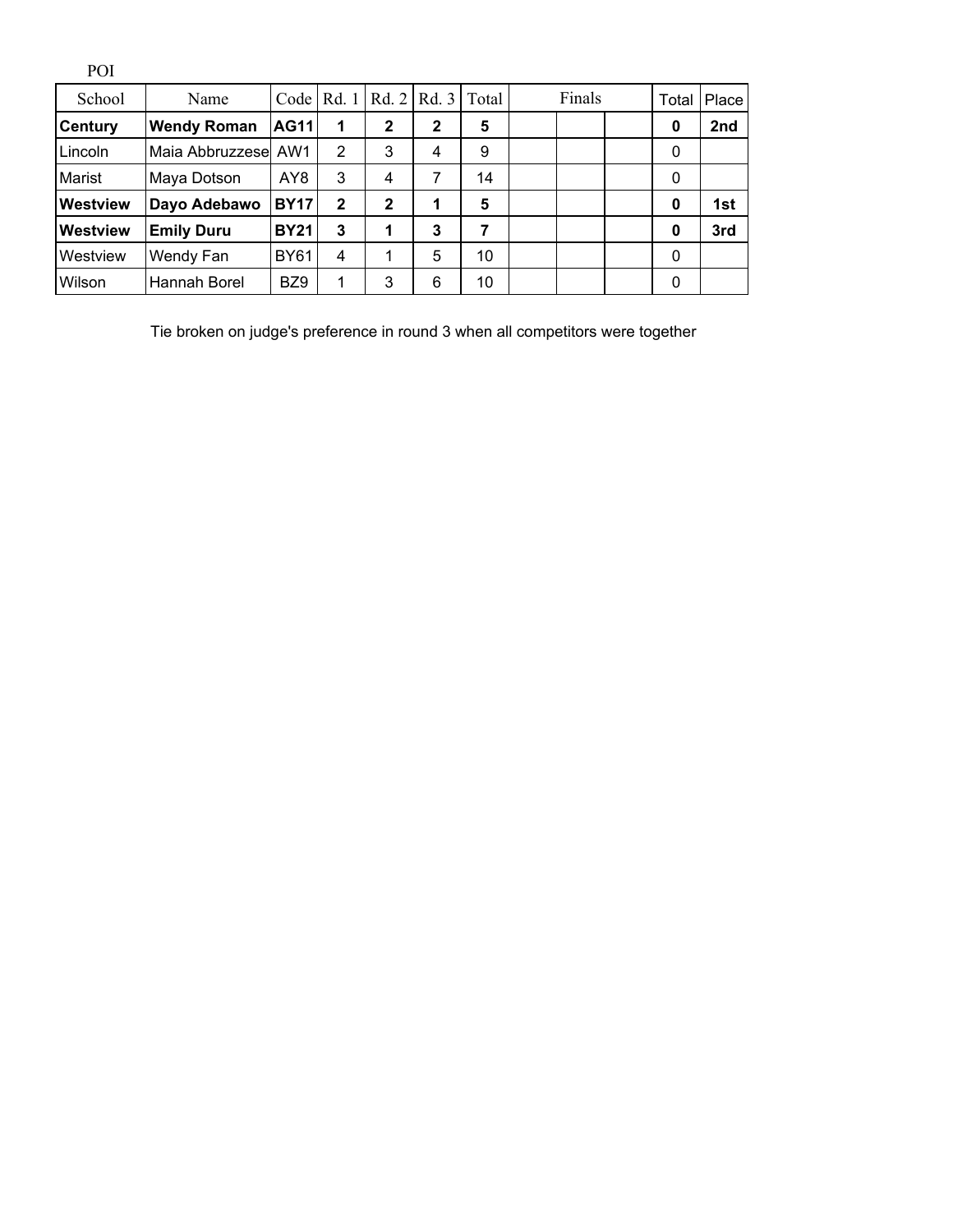| Prose                        |                                 |                  |                 |                |                |                  |   |              |             |           |       |
|------------------------------|---------------------------------|------------------|-----------------|----------------|----------------|------------------|---|--------------|-------------|-----------|-------|
| School                       | Name                            | Code             | Rd. 1           | Rd. 2          | Rd. 3          | Total            |   | Finals       |             | Total     | Place |
| <b>Blanchet</b>              | Sawyer Hemstreet                | AB <sub>5</sub>  | 1               | $\overline{4}$ | $\overline{2}$ | $\overline{7}$   |   |              |             | 0         |       |
| <b>Blanchet</b>              | Sydney Cannady                  | AB <sub>6</sub>  | 8               | $\overline{2}$ | 4              | 14               |   |              |             | 0         |       |
| Centennial                   | Alex Saecho                     | AD1              | $\overline{2}$  | 3              | $\overline{4}$ | $\boldsymbol{9}$ |   |              |             | 0         |       |
| Centennial                   | <b>Andrea Ghetes</b>            | AD <sub>2</sub>  | $\overline{4}$  | 5              | 3              | 12               |   |              |             | 0         |       |
| Centennial                   | Kangla Moua                     | AD10             | $\overline{2}$  | 6              | $\overline{2}$ | 10               |   |              |             | 0         |       |
| Centennial                   | <b>Madison Seigler</b>          | AD <sub>11</sub> | $\overline{2}$  | 1              | 3              | $6\phantom{1}$   |   |              |             | 0         |       |
| Centennial                   | Mariya Dumitrash                | AD <sub>12</sub> | 5               | 3              | $\overline{4}$ | 12               |   |              |             | 0         |       |
| Century                      | <b>Emily Basler</b>             | AG1              | 5               | 7              | 7              | 19               |   |              |             | 0         |       |
| Clackamas                    | Alycia Frack                    | AH <sub>2</sub>  | $\overline{2}$  | 4              | 3              | 9                |   |              |             | 0         |       |
| Corvallis                    | Christine Van Winkle-Shaw       | AK1              | $6\phantom{1}$  | $\overline{7}$ | 5              | 18               |   |              |             | 0         |       |
| Corvallis                    | Jordan Holdaway                 | AK <sub>2</sub>  | 5               | $\overline{4}$ | $\overline{7}$ | 16               |   |              |             | 0         |       |
| Crescent Valley Damia Kirsch |                                 | AL <sub>2</sub>  | 6               | 5              | 5              | 16               |   |              |             | 0         |       |
|                              | Crescent Valley Isabelle Gatien | AL7              | 6               | 1              | 4              | 11               |   |              |             | 0         |       |
| Hermiston                    | Breanna Bayer                   | AN <sub>1</sub>  | 6               | 4              | 5              | 15               |   |              |             | 0         |       |
| Hermiston                    | Monica Arceo Mendoza            | AN4              | 5               | 5              | $\overline{7}$ | 17               |   |              |             | 0         |       |
| Hermiston                    | Sloan Brorrego                  | AN <sub>5</sub>  | $\overline{7}$  | $\overline{7}$ | $\overline{7}$ | 21               |   |              |             | 0         |       |
| Junction City                | Cassidy Keys                    | AP1              | $6\phantom{1}6$ | 6              | 5              | 17               |   |              |             | $\pmb{0}$ |       |
| Junction City                | Melanie Hanby                   | AP4              | 1               | 5              | 3              | 9                |   |              |             | 0         |       |
| La Salle                     | Anna Sandstrom                  | AQ <sub>2</sub>  | $\overline{4}$  | $\overline{2}$ | $\overline{2}$ | 8                |   |              |             | 0         |       |
| Liberty                      | Alex Bacon                      | AU1              | 5               | 7              | 3              | 15               |   |              |             | 0         |       |
| Liberty                      | <b>Charlie Keene</b>            | AU <sub>2</sub>  | 3               | 5              | 5              | 13               |   |              |             | 0         |       |
| Liberty                      | <b>Dalton Sikes</b>             | AU3              | $6\phantom{1}$  | 5              | $\overline{7}$ | 18               |   |              |             | 0         |       |
| Liberty                      | Emma Dicken                     | AU4              | 5               | 2              | 5              | 12               |   |              |             | 0         |       |
| Liberty                      | Victor Johnson                  | AU6              | 3               | 6              | 1              | 10               |   |              |             | 0         |       |
| Lincoln                      | Maia Abbruzzese                 | AW1              | 1               | 2              | 3              | $6\phantom{1}$   |   |              |             | 0         |       |
| Madison                      | <b>Brian Mulch</b>              | AX1              | 5               | $\overline{7}$ | $\overline{2}$ | 14               |   |              |             | 0         |       |
| McMinnville                  | Allie Pope                      | AZ <sub>2</sub>  | 1               | 4              | 1              | 6                |   |              |             | 0         |       |
| McMinnville                  | Daylynn Cowan                   | AZ7              | 3               | $\overline{2}$ | $\overline{2}$ | $\overline{7}$   |   |              |             | 0         |       |
| McMinnville                  | Emily Arrazola                  | AZ9              | $\sqrt{2}$      | 3              | $6\phantom{1}$ | 11               |   |              |             | $\pmb{0}$ |       |
| McMinnville                  | Megan " Tony" Lemric            | AZ15             | 3               | 5              | $6\phantom{1}$ | 14               |   |              |             | 0         |       |
| McMinnville                  | Zoe Blanchard                   | AZ19             | 5               | 5              | $\overline{7}$ | 17               |   |              |             | 0         |       |
| Neah-Kah-Nie                 | <b>Ariel Breazile</b>           | BB1              | 1               | 3              | 1              | 5                | 1 | $\mathbf{2}$ | $\mathbf 3$ | 6         | 2nd   |
| Neah-Kah-Nie                 | <b>Dylan Mitchell</b>           | BB <sub>2</sub>  | $\overline{2}$  | 7              | 4              | 13               |   |              |             | 0         |       |
| Neah-Kah-Nie                 | <b>Isis Breazile</b>            | BB <sub>6</sub>  | $\overline{2}$  | 6              | 5              | 13               |   |              |             | 0         |       |
| Neah-Kah-Nie                 | <b>Madison Chesnut</b>          | <b>BB10</b>      | 1               | 1              | $\overline{5}$ | $\overline{7}$   |   |              |             | 0         |       |
| Neah-Kah-Nie                 | SeOnna Moreland                 | <b>BB12</b>      | $\overline{4}$  | 3              | $\overline{2}$ | $\boldsymbol{9}$ |   |              |             | 0         |       |
| Nestucca                     | Angela Pascal                   | BC <sub>1</sub>  | $\overline{7}$  | $\overline{2}$ | $\overline{2}$ | 11               |   |              |             | 0         |       |
| Nestucca                     | Brenda Velazquez                | BC <sub>2</sub>  | $\overline{7}$  | 1              | 1              | $\boldsymbol{9}$ |   |              |             | 0         |       |
| Nestucca                     | Tiarra Thompson                 | BC7              | $\mathbf 1$     | $\mathbf{1}$   | $6\phantom{1}$ | 8                |   |              |             | 0         |       |
| <b>Sam Barlow</b>            | Ali Card                        | BH <sub>1</sub>  | $\mathbf 2$     | $\mathbf 2$    | 1              | 5                | 4 | $\mathbf 3$  | 4           | 11        | F     |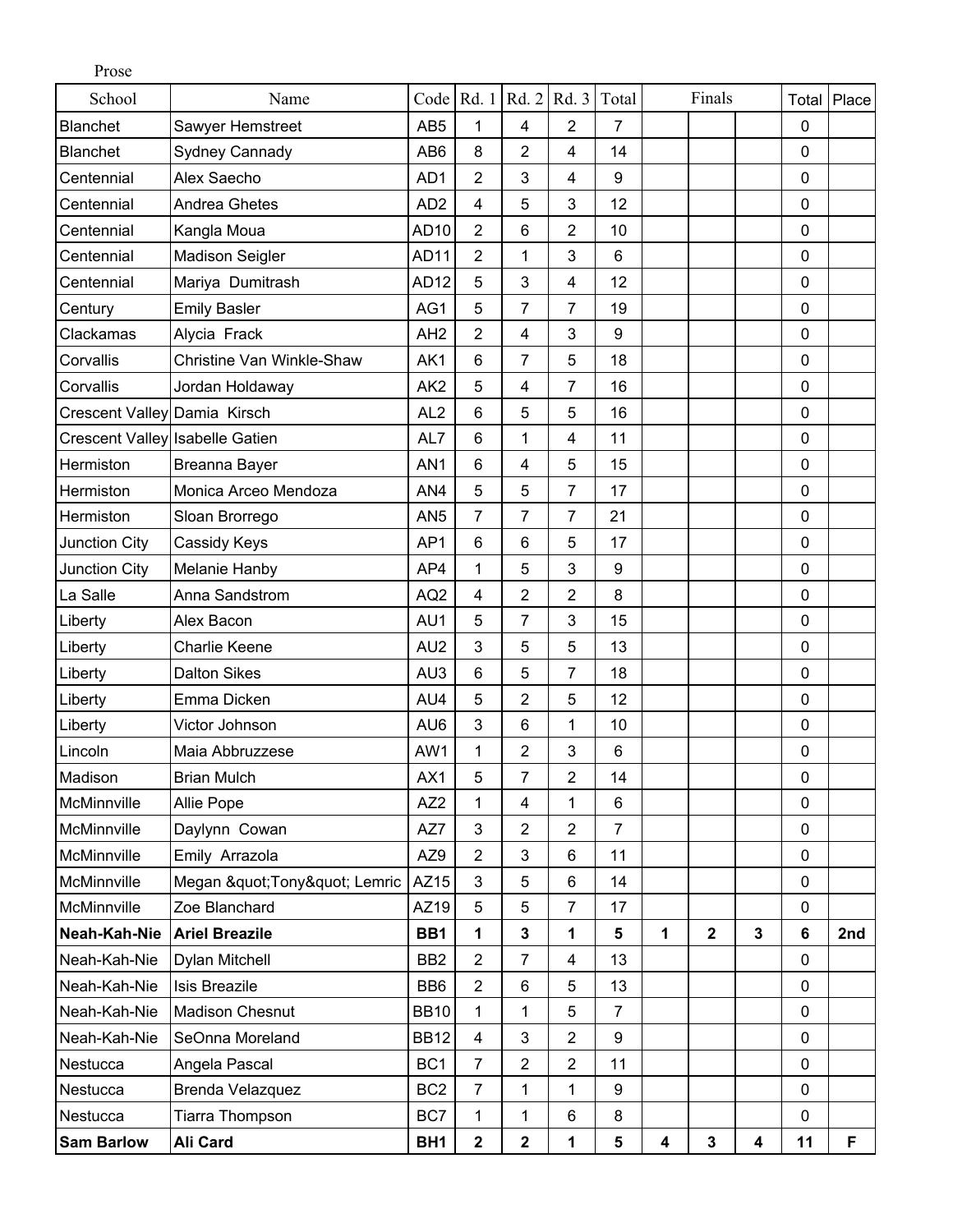| Sam Barlow    | Chloe Bowman             | BH <sub>4</sub> | $\overline{7}$          | $\overline{7}$          | $6\phantom{1}$ | 20             |                |   |                | $\mathbf 0$ |     |
|---------------|--------------------------|-----------------|-------------------------|-------------------------|----------------|----------------|----------------|---|----------------|-------------|-----|
| Sam Barlow    | Emma Cunningham          | BH <sub>5</sub> | 3                       | 3                       | 3              | 9              |                |   |                | $\pmb{0}$   |     |
| Sam Barlow    | Jade Minzlaff            | BH <sub>9</sub> | $\overline{5}$          | 8                       | 1              | 14             |                |   |                | 0           |     |
| Sam Barlow    | Katie Treanor            | <b>BH14</b>     | 3                       | $\overline{2}$          | $\overline{2}$ | $\overline{7}$ |                |   |                | $\mathbf 0$ |     |
| Sam Barlow    | Kiana Hytrek             | <b>BH18</b>     | $6\phantom{1}$          | $\overline{2}$          | $\overline{4}$ | 12             |                |   |                | 0           |     |
| Sam Barlow    | <b>Lindsay Coutts</b>    | <b>BH19</b>     | 3                       | 5                       | $\overline{2}$ | 10             |                |   |                | $\pmb{0}$   |     |
| Sam Barlow    | Liz Card                 | <b>BH20</b>     | 3                       | 3                       | $\overline{4}$ | 10             |                |   |                | 0           |     |
| Sam Barlow    | Suleima Diaz             | <b>BH31</b>     | $\overline{4}$          | 6                       | $6\phantom{1}$ | 16             |                |   |                | 0           |     |
| Sandy         | Dylan Kenney             | BK <sub>6</sub> | $\overline{2}$          | 3                       | $\mathbf{1}$   | 6              |                |   |                | $\mathbf 0$ |     |
| Sandy         | <b>Faith Anderson</b>    | BK <sub>8</sub> | 5                       | $\overline{4}$          | $6\phantom{1}$ | 15             |                |   |                | $\mathbf 0$ |     |
| Sandy         | <b>Justin Bower</b>      | <b>BK12</b>     | $\overline{4}$          | 6                       | 6              | 16             |                |   |                | 0           |     |
| Silverton     | Dylan Pool               | BL <sub>6</sub> | $\overline{4}$          | 3                       | $\overline{7}$ | 14             |                |   |                | $\pmb{0}$   |     |
| Silverton     | Ellie Hanson             | BL <sub>8</sub> | $6\phantom{1}$          | 5                       | 5              | 16             |                |   |                | 0           |     |
| Tigard        | Amelia Webb              | BW <sub>2</sub> | $\overline{4}$          | $\overline{2}$          | $\overline{2}$ | 8              |                |   |                | $\pmb{0}$   |     |
| Westview      | <b>Emily Duru</b>        | <b>BY21</b>     | $\overline{2}$          | 6                       | 1              | 9              |                |   |                | 0           |     |
| Westview      | Michelle Bonilla         | <b>BY33</b>     | $\overline{\mathbf{4}}$ | $\overline{4}$          | $\overline{4}$ | 12             |                |   |                | $\pmb{0}$   |     |
| Westview      | Shivani Thakor           | <b>BY52</b>     | $\overline{7}$          | $\overline{4}$          | 6              | 17             |                |   |                | 0           |     |
| Westview      | Snigdha Malladi          | <b>BY55</b>     | $\overline{4}$          | 1                       | 1              | 6              |                |   |                | $\pmb{0}$   |     |
| Westview      | Wendy Fan                | <b>BY61</b>     | 1                       | $\overline{4}$          | 3              | 8              |                |   |                | 0           |     |
| Wilson        | Amy Rodgers              | BZ3             | $6\phantom{1}$          | 3                       | 4              | 13             |                |   |                | 0           |     |
| Wilson        | Andrew Foran             | BZ4             | 3                       | $\mathbf{1}$            | 5              | 9              |                |   |                | 0           |     |
| Wilson        | Deja Norris-York         | BZ <sub>6</sub> | 8                       | $\overline{\mathbf{4}}$ | $6\phantom{1}$ | 18             |                |   |                | $\pmb{0}$   |     |
| <b>Wilson</b> | <b>Fletcher Calcagno</b> | BZ <sub>8</sub> | 1                       | 1                       | 1              | $\overline{3}$ | $\overline{2}$ | 4 | $\overline{2}$ | 8           | 3rd |
| Wilson        | Hannah Borel             | BZ9             | 4                       | 1                       | 3              | 8              |                |   |                | 0           |     |
| Wilson        | <b>Parker Callais</b>    | <b>BZ11</b>     | 3                       | $6\phantom{1}$          | $\overline{4}$ | 13             |                |   |                | 0           |     |
| Wilson        | <b>Tatum Bair</b>        | <b>BZ12</b>     | 8                       | 6                       | 6              | 20             |                |   |                | $\pmb{0}$   |     |
| <b>Wilson</b> | <b>Tosca Ruotolo</b>     | <b>BZ13</b>     | 1                       | 1                       | 3              | 5              | 3              | 1 | 1              | 5           | 1st |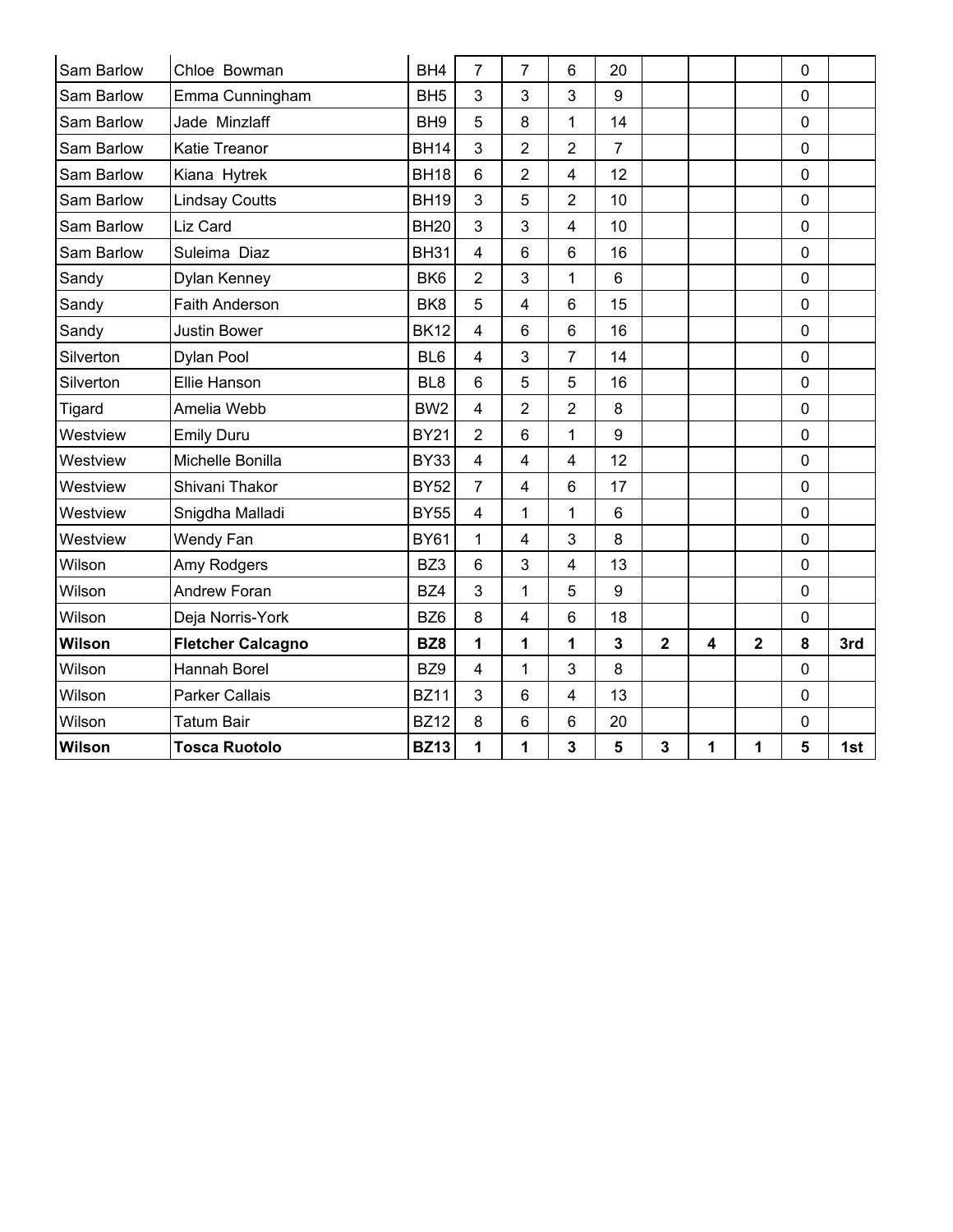| Radio                     | Tie broken on judge's preference |                 |                         |                |                                    |                |                         |                |                         |          |             |
|---------------------------|----------------------------------|-----------------|-------------------------|----------------|------------------------------------|----------------|-------------------------|----------------|-------------------------|----------|-------------|
| School                    | Name                             |                 |                         |                | Code Rd. $1$ Rd. $2$ Rd. $3$ Total |                |                         | Finals         |                         |          | Total Place |
| <b>Century</b>            | <b>Natalie Fossoy</b>            | AG8             | $\overline{2}$          | 1              | 3                                  | 6              | 6                       | 4              | $\overline{\mathbf{4}}$ | 14       | F           |
| La Salle                  | Christopher Elkhal               | AQ <sub>5</sub> | $\mathbf{1}$            | 5              | $\overline{2}$                     | 8              |                         |                |                         | $\Omega$ |             |
| La Salle                  | Lenora Mathis                    | AQ9             | 1                       | 5              | 6                                  | 12             |                         |                |                         | 0        |             |
| Lincoln                   | Maia Abbruzzese                  | AW1             | 1                       | 3              | 5                                  | 9              |                         |                |                         | 0        |             |
| Marist                    | Danielle Shojai                  | AY3             | $\overline{7}$          | 3              | 6                                  | 16             |                         |                |                         | 0        |             |
| Marist                    | Katherine Thayer                 | AY <sub>5</sub> | 7                       | 7              | 4                                  | 18             |                         |                |                         | 0        |             |
| McMinnville               | <b>Hope Smothers</b>             | AZ10            | 5                       | 4              | 1                                  | 10             |                         |                |                         | $\Omega$ |             |
| Neah-Kah-Ni               | <b>Dylan Wacker</b>              | BB <sub>3</sub> | 1                       | 1              | 3                                  | 5              | 1                       | 6              | 1                       | 8        | 1st         |
| Neah-Kah-Nie Gabe Calkins |                                  | BB4             | $\overline{2}$          | 1              | 4                                  | 7              |                         |                |                         | 0        |             |
|                           | Neah-Kah-Nie Sylvia Alf Rippee   | <b>BB14</b>     | 3                       | 1              | 4                                  | 8              |                         |                |                         | 0        |             |
| <b>Nestucca</b>           | Jacob Strassle                   | BC4             | 6                       | 4              | 5                                  | 15             |                         |                |                         | 0        |             |
| Nestucca                  | Stephanie Velazquez              | BC <sub>6</sub> | 5                       | 5              | 3                                  | 13             |                         |                |                         | 0        |             |
| Oregon City               | Claudia Hatch                    | BD <sub>1</sub> | 1                       | 4              | 3                                  | 8              |                         |                |                         | 0        |             |
| Oregon City               | <b>Isabel Moullet</b>            | BD <sub>5</sub> | 4                       | 6              | 5                                  | 15             |                         |                |                         | 0        |             |
| Sam Barlow                | Chase Ramberg                    | BH <sub>3</sub> | 3                       | $\overline{7}$ | $\overline{7}$                     | 17             |                         |                |                         | 0        |             |
| Sam Barlow                | Ethan Stahl                      | BH <sub>6</sub> | 6                       | $\overline{7}$ | 6                                  | 19             |                         |                |                         | 0        |             |
| Sam Barlow                | Jade Minzlaff                    | BH <sub>9</sub> | 3                       | $\overline{7}$ | 8                                  | 18             |                         |                |                         | 0        |             |
| Sam Barlow                | Johanna Hampton                  | <b>BH12</b>     | 6                       | 2              | 4                                  | 12             |                         |                |                         | 0        |             |
| Sam Barlow                | <b>Kelsey Williams</b>           | <b>BH16</b>     | 6                       | 6              | $\overline{7}$                     | 19             |                         |                |                         | 0        |             |
| Sam Barlow                | Keyanna Kahey                    | <b>BH17</b>     | 5                       | $\overline{2}$ | 3                                  | 10             |                         |                |                         | 0        |             |
| Sam Barlow                | <b>Lindsay Coutts</b>            | <b>BH19</b>     | 5                       | 4              | 5                                  | 14             |                         |                |                         | 0        |             |
| Sam Barlow                | Nathan Gerke                     | <b>BH25</b>     | 4                       | 1              | 3                                  | 8              |                         |                |                         | 0        |             |
| Sam Barlow                | Noah Lowery                      | <b>BH26</b>     | 8                       | 5              | 7                                  | 20             |                         |                |                         | 0        |             |
| Sandy                     | Alexa Kikes                      | BK <sub>1</sub> | 3                       | 4              | 4                                  | 11             |                         |                |                         | 0        |             |
| Sandy                     | <b>Audrey Sanders</b>            | BK3             | 4                       | 1              | $\overline{2}$                     | $\overline{7}$ |                         |                |                         | 0        |             |
| <b>Sandy</b>              | <b>Kylie Hoang</b>               | <b>BK13</b>     | $\mathbf{1}$            | $\mathbf{1}$   | 1                                  | 3              | $\overline{\mathbf{2}}$ | $\overline{7}$ | $\overline{2}$          | 11       | 3rd         |
| Silverton                 | Caleb Jordan                     | BL <sub>4</sub> | $\overline{7}$          | 6              | 5                                  | 18             |                         |                |                         | 0        |             |
| Silverton                 | Caleb Smith                      | BL <sub>5</sub> | $\overline{2}$          | $\overline{4}$ | 4                                  | 10             |                         |                |                         | 0        |             |
| Silverton                 | Dylan Pool                       | BL <sub>6</sub> | $\overline{7}$          | 6              | $\overline{2}$                     | 15             |                         |                |                         | 0        |             |
| Silverton                 | Ellie Hanson                     | BL <sub>8</sub> | 5                       | 5              | 7                                  | 17             |                         |                |                         | 0        |             |
| Silverton                 | Jennifer Rooper                  | <b>BL11</b>     | 3                       | $\overline{2}$ | 6                                  | 11             |                         |                |                         | 0        |             |
| Silverton                 | Nate Capener                     | <b>BL15</b>     | 6                       | 6              | 5                                  | 17             |                         |                |                         | 0        |             |
| Silverton                 | Simon Linnebach                  | <b>BL16</b>     | $\overline{2}$          | 3              | $\overline{2}$                     | 7              |                         |                |                         | 0        |             |
| South Albany              | Zack Gardner                     | BN7             | 6                       | $\overline{2}$ | $\mathbf{1}$                       | 9              |                         |                |                         | 0        |             |
|                           | South Eugen Nathalie Marx        | BP7             | $\mathbf{1}$            | $\mathbf 2$    | 1                                  | 4              | $\mathbf{3}$            | 1              | $5\phantom{a}$          | 9        | 2nd         |
|                           | South Eugen Tiffany Huang        | BP <sub>9</sub> | $\overline{\mathbf{2}}$ | 3              | 1                                  | 6              | $\overline{\mathbf{4}}$ | 5              | $\overline{7}$          | 16       | F           |
| Southridge                | Jeremy Erroba                    | <b>BQ10</b>     | 1                       | 3              | 4                                  | 8              |                         |                |                         | 0        |             |
| Southridge                | Josiah Snyder                    | <b>BQ12</b>     | 3                       | 1              | 5                                  | 9              |                         |                |                         | 0        |             |
| Southridge                | Patrick Huang                    | <b>BQ17</b>     | 3                       | 6              | 3                                  | 12             |                         |                |                         | 0        |             |
| Westview                  | Aditya Sharoff                   | BY3             | $\overline{7}$          | 4              | $\overline{7}$                     | 18             |                         |                |                         | 0        |             |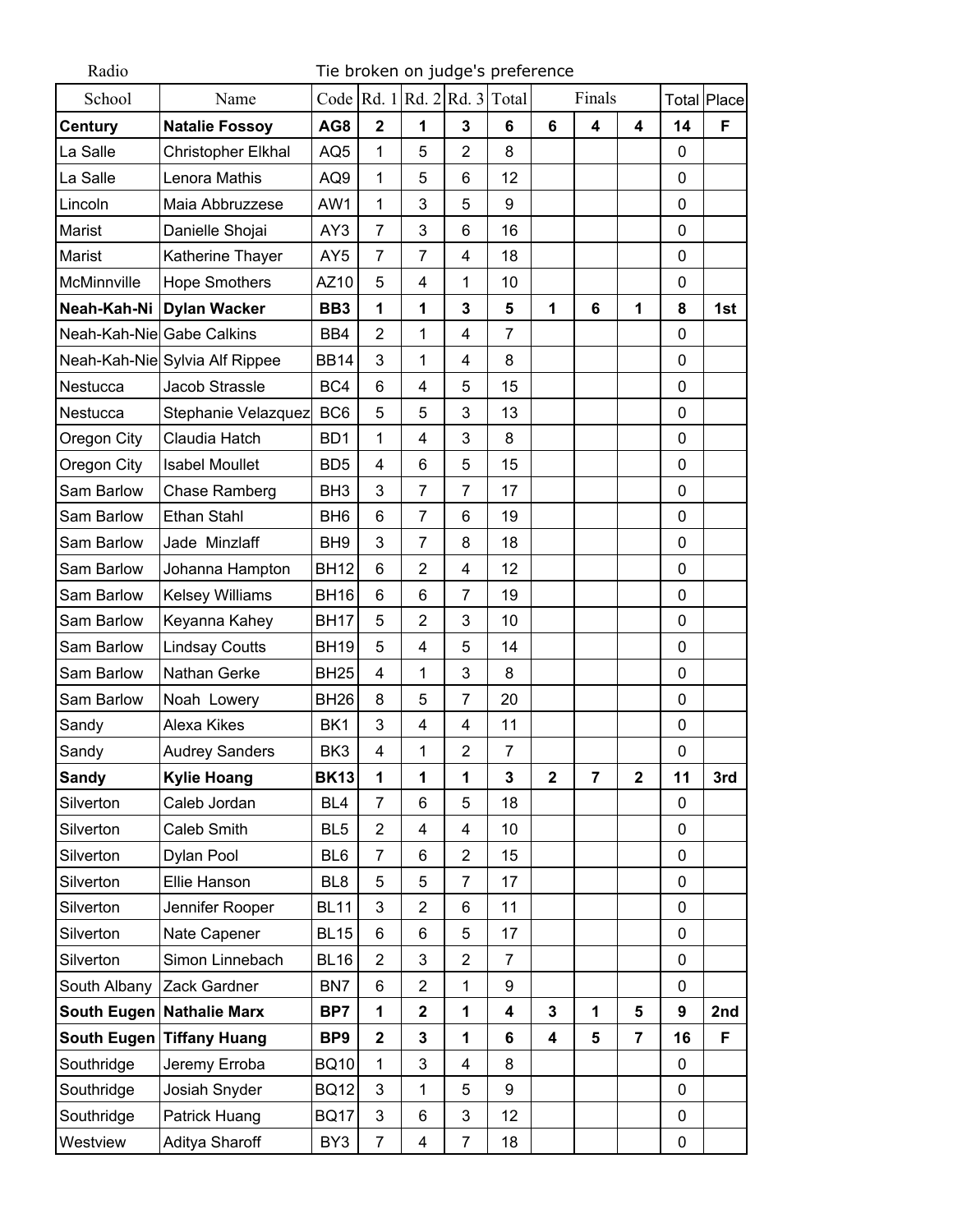| Westview | <b>Akif Ahmed</b>   | BY <sub>5</sub> | 5            | 5              | 1              | 11 |   |              |   | $\mathbf 0$ |   |
|----------|---------------------|-----------------|--------------|----------------|----------------|----|---|--------------|---|-------------|---|
| Westview | Alex Jones          | BY7             | 6            | 3              | 6              | 15 |   |              |   | 0           |   |
| Westview | <b>Anju Mathew</b>  | <b>BY11</b>     | $\mathbf{2}$ | $\mathbf{2}$   | $\mathbf{2}$   | 6  | 5 | 3            | 3 | 11          | F |
| Westview | Donitaa Julius      | <b>BY19</b>     | 4            | 2              | 5              | 11 |   |              |   | 0           |   |
| Westview | <b>Elaine Zheng</b> | <b>BY20</b>     | $\mathbf{2}$ | 3              | 1              | 6  | 7 | $\mathbf{2}$ | 6 | 15          | F |
| Westview | Ratna Bhupalam      | BY43            | 3            | 5              | 2              | 10 |   |              |   | 0           |   |
| Westview | Ritika Jain         | BY44            | 4            | 4              | $\overline{2}$ | 10 |   |              |   | 0           |   |
| Westview | Samarth Goyal       | BY48            | 4            | 6              | 1              | 11 |   |              |   | 0           |   |
| Westview | Shivani Thakor      | BY52            | 5            | 6              | 6              | 17 |   |              |   | 0           |   |
| Westview | Snigdha Malladi     | BY55            | 5            | 5              | 2              | 12 |   |              |   | 0           |   |
| Westview | Subisha Sundaram    | <b>BY59</b>     | 4            | 3              | 4              | 11 |   |              |   | 0           |   |
| Wilson   | Carter Van Vleet    | BZ5             | 4            | 7              | 8              | 19 |   |              |   | 0           |   |
| Wilson   | Jaren Friesen       | <b>BZ10</b>     | 2            | $\overline{2}$ | 3              | 7  |   |              |   | 0           |   |